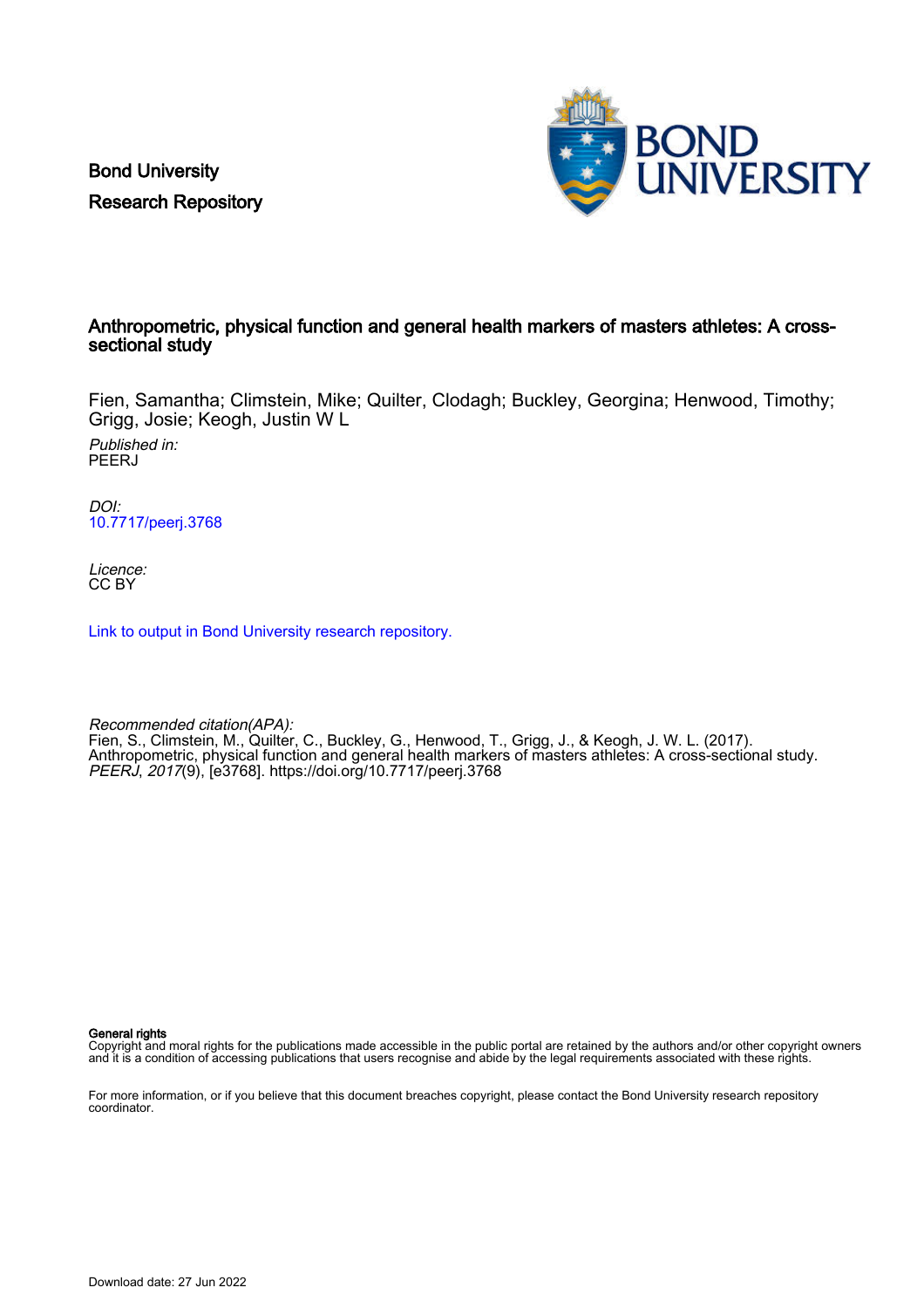# **Peer**

**Anthropometric, physical function and general health markers of Masters athletes: a cross-sectional study**

<span id="page-1-14"></span><span id="page-1-13"></span><span id="page-1-12"></span><span id="page-1-11"></span><span id="page-1-10"></span><span id="page-1-9"></span><span id="page-1-8"></span>Samantha Fien<sup>[1](#page-1-0)</sup>, Mike Climstein<sup>[2](#page-1-1),[3](#page-1-2)</sup>, Clodagh Quilter<sup>1,[4](#page-1-3)</sup>, Georgina Buckley<sup>1,4</sup>, Timothy Henwood**[1](#page-1-0)**,**[5](#page-1-4)**,**[6](#page-1-5)** , Josie Grigg**[1](#page-1-0)** and Justin W.L. Keogh**[1](#page-1-0)**,**[7](#page-1-6)**,**[8](#page-1-7)**

<span id="page-1-0"></span><sup>1</sup> Health Science and Medicine, Bond University, Robina, Queensland, Australia

<span id="page-1-1"></span>**<sup>2</sup>** Water Based Research Unit, Faculty of Health Sciences, Bond University, Robina, Queensland, Australia

<span id="page-1-2"></span>**<sup>3</sup>** Exercise Health & Performance Faculty Research Group, The University of Sydney, Lidcombe, New South Wales, Australia

<span id="page-1-3"></span>**<sup>4</sup>** Physical Education and Sport Sciences, University of Limerick, Limerick, Ireland

<span id="page-1-4"></span>**5** School of Human Movement and Nutritional Science, University of Queensland, Brisbane, Queensland, Australia

<span id="page-1-5"></span>**<sup>6</sup>** Community Wellness and Lifestyle, Southern Cross Care (SA & NT) Inc., Adelaide, South Australia, Australia **<sup>7</sup>** Human Potential Centre, Auckland University of Technology, Auckland, New Zealand

<span id="page-1-7"></span><span id="page-1-6"></span>**<sup>8</sup>** Cluster for Health Improvement, Faculty of Science, Health, Education and Engineering, University of the Sunshine Coast, Sunshine Coast, Queensland, Australia

# **ABSTRACT**

Once the general decline in muscle mass, muscle strength and physical performance falls below specific thresholds, the middle aged or older adult will be diagnosed as having sarcopenia (a loss of skeletal muscle mass and strength). Sarcopenia contributes to a range of adverse events in older age including disability, hospitalisation, institutionalisation and falls. One potentially relevant but understudied population for sarcopenia researchers would be Masters athletes. Masters sport is becoming more common as it allows athletes (typically 40 years and older) the opportunity to participate in individual and/or team sports against individuals of similar age. This study examined a variety of measures of anthropometric, physical function and general health markers in the male and female Masters athletes who competed at the 2014 Pan Pacific Masters Games held on the Gold Coast, Australia. Bioelectrical impedance analysis was used to collect body fat percentage, fat mass and fat-free mass; with body mass, height, body mass index (BMI) and sarcopenic status also recorded. Physical function was quantified by handgrip strength and habitual walking speed; with general health described by the number of chronic diseases and prescribed medications. Between group analyses utilised ANOVA and Tukey's post-hoc tests to examine the effect of age group (40–49, 50–59, 60–69 and >70 years old) on the outcome measures for the entire sample as well as the male and female sub-groups. A total of 156 athletes (78 male, 78 female; mean 55.7 years) provided informed consent to participate in this study. These athletes possessed substantially better anthropometric, physical function and general health characteristics than the literature for their less physically active age-matched peers. No Masters athletes were categorised as being sarcopenic, although one participant had below normal physical performance and six participants had below normal muscle strength. In contrast, significant age-related reductions in handgrip strength and increases in the number of chronic diseases and prescribed medications were observed for the overall cohort as well as the male and female sub-groups. Nevertheless, even those aged over 70

Submitted 11 May 2017 Accepted 16 August 2017 Published 7 September 2017

Corresponding author Samantha Fien, [saman](mailto:samantha.fien@student.bond.edu.au)[tha.fien@student.bond.edu.au](mailto:samantha.fien@student.bond.edu.au)

[Academic editor](https://peerj.com/academic-boards/editors/) [Scotty Butcher](https://peerj.com/academic-boards/editors/)

[Additional Information and](#page-13-0) [Declarations can be found on](#page-13-0) [page 13](#page-13-0)

DOI **[10.7717/peerj.3768](http://dx.doi.org/10.7717/peerj.3768)**

Copyright 2017 Fien et al.

[Distributed under](http://creativecommons.org/licenses/by/4.0/) [Creative Commons CC-BY 4.0](http://creativecommons.org/licenses/by/4.0/)

**OPEN ACCESS**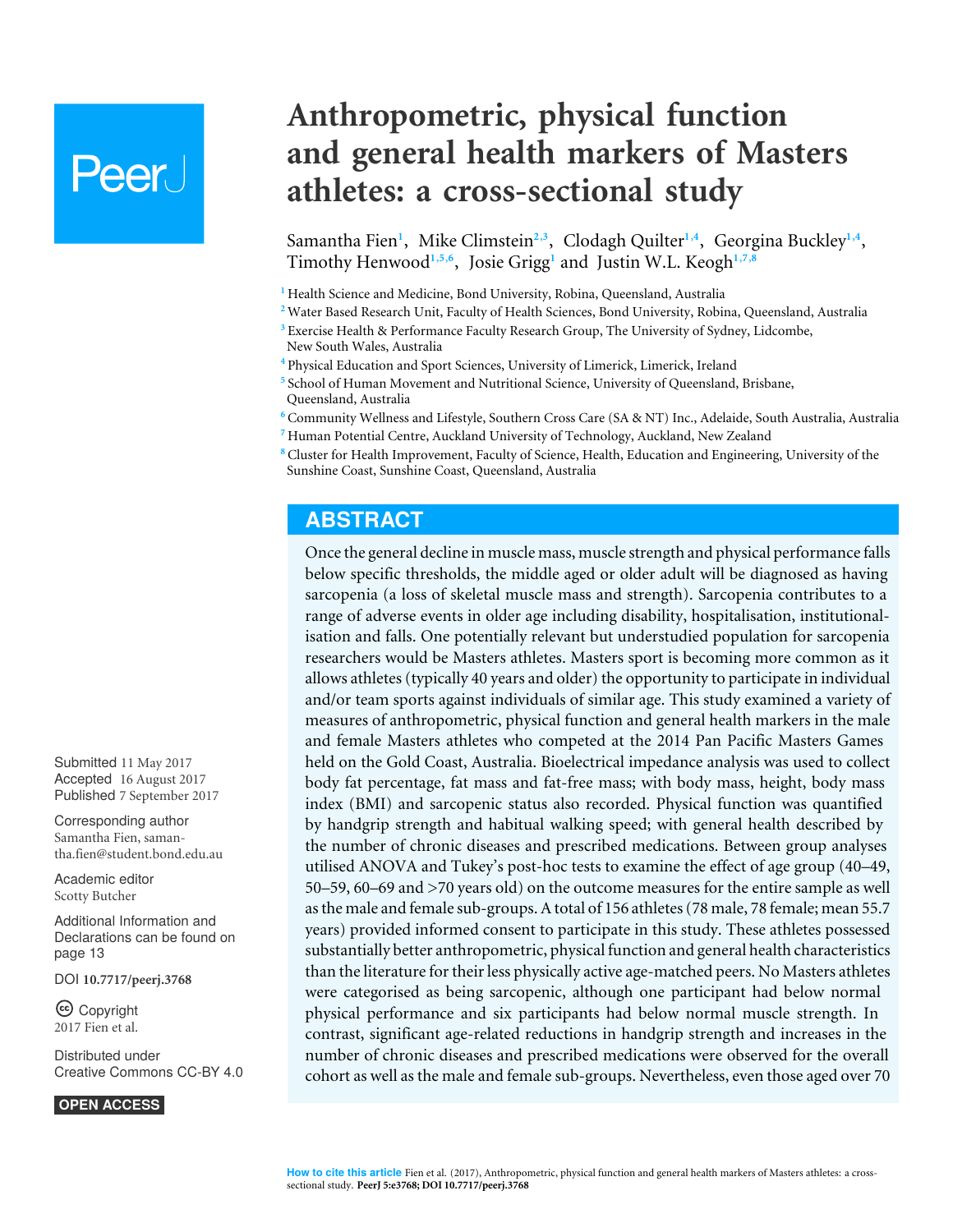years only averaged one chronic disease and one prescribed medication. These results may suggest that participation in Masters sport helps to maintain anthropometry, physical function and general health in middle-aged and older adults. However, it is also possible that only healthier middle-aged and older adults with favourable body composition and physical function may be able to participate in Masters sport. Future research should therefore utilise longitudinal research designs to determine the health and functional benefits of Master sports participation for middle-aged and older adults.

**Subjects** Geriatrics, Public Health

**Keywords** Anthropometric, Physical function, General health, Masters athletes, Sport, Muscle mass, Sarcopenia, Ageing, Muscle strength, Physical performance

# **INTRODUCTION**

The field of gerontological research has sought to characterize the rate of age-related decline in physical function and overall health and wellness. For example, it has been found that in sedentary individuals  $VO<sub>2</sub>$  max decreases by 10% per decade after the age of 30 years (*[Lepers & Stapley,](#page-15-0) [2016](#page-15-0)*). The ageing process is also commonly associated with declines in muscle mass and strength that subsequently lead to functional declines, physical disability and falls (*[Wroblewski et al., 2011](#page-16-0)*). This age-related decline in muscle mass and physical function is termed sarcopenia. According to the European Working Group for Sarcopenia in Older People (EWGSOP), sarcopenia has been defined as '*the loss of skeletal muscle mass and strength that occurs with advanced aging'* and represents a diminished state of health (*[Cruz-Jentoft et al., 2010](#page-14-0)*). The diagnosis of sarcopenia is based upon an individual's muscle mass, muscular strength and physical performance. While the EWGSOP endorsed a variety of assessments of muscle mass, strength and physical performance, bioelectrical impedance analysis (*[Avery & Lyman, 1867](#page-14-1)*), handgrip strength and gait speed are valid assessments that are commonly used during field based testing (*[Cruz-Jentoft et al., 2010](#page-14-0)*).

A recent systematic review of studies using the EWGSOP sarcopenia diagnostic criteria has demonstrated sarcopenia prevalence rates of 1–29% in community dwelling adults over the age of 50 years, 14–33% in older adults in long-term care and 10% in acute hospital-care older populations (*[Cruz-Jentoft et al., 2014](#page-14-2)*). Such results suggest that the rate of sarcopenia increases with age and the degree of aged care, with data from our group reporting sarcopenia prevalence rates of ∼40% in Australian aged care settings (*[Senior](#page-16-1) [et al., 2015](#page-16-1)*). It is perhaps even more alarming that residential aged care facilities may have up to 85% of residents below normal thresholds for muscle strength and 97% below the threshold for physical performance (*[Keogh et al., 2015](#page-15-1)*). The increased prevalence of sarcopenic handgrip strength and gait speed is consistent with the study of 415 older adults between the age of 60–99 years, in which the age-related decline in handgrip strength and gait speed was greater than for muscle mass (*[Bai et al., 2016](#page-14-3)*). There is also a general age-related increase in the number of chronic diseases and prescribed medications, with these again often being greater in residential aged care than community dwelling older adults. Specifically, Australian residential aged care adults have been reported to have an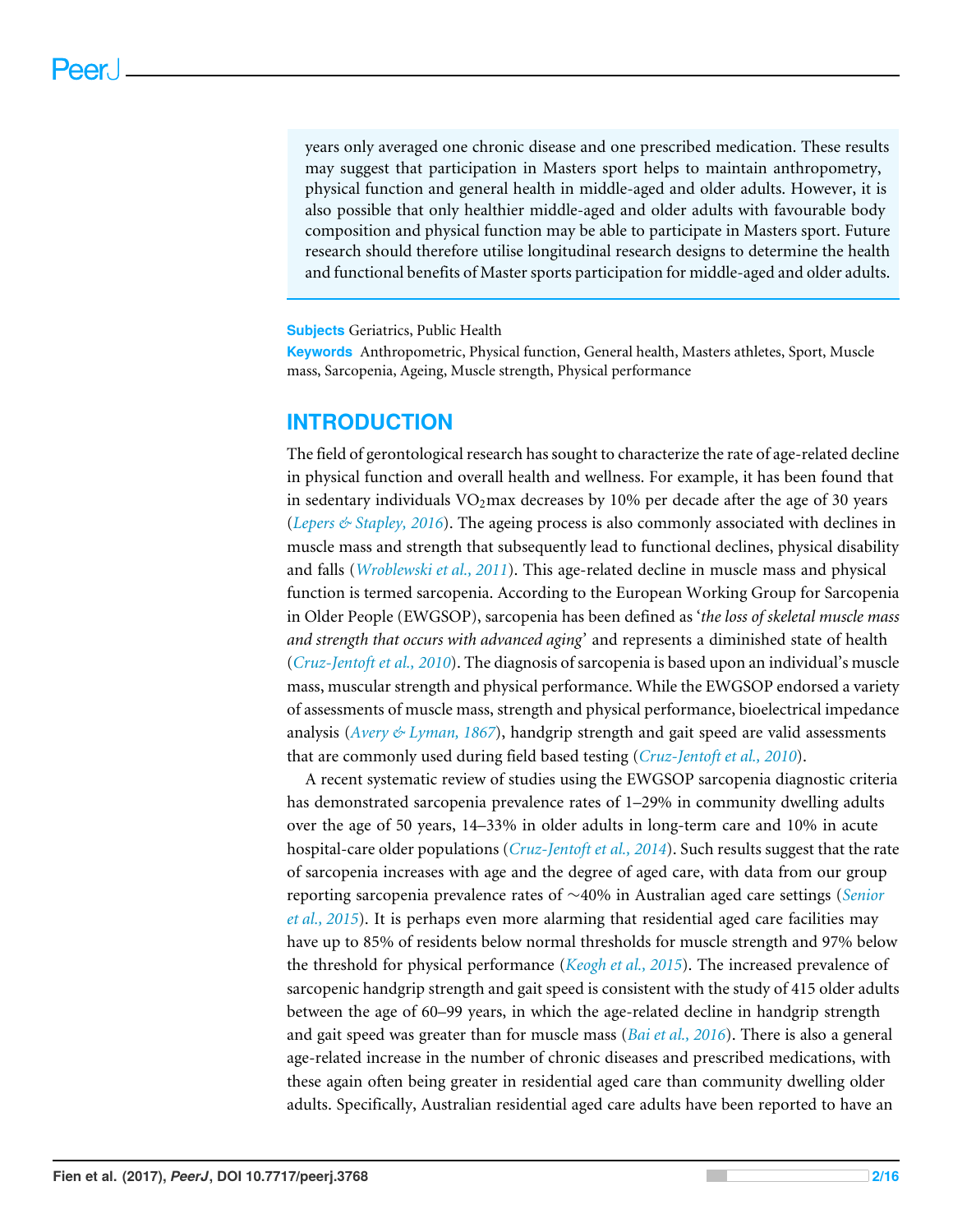average of 14–15 chronic diseases and 11–15 prescribed medications (*[Fien et al., 2016](#page-15-2)*; *[Keogh et al., 2015](#page-15-1)*).

One segment of the middle-aged and older community dwelling community that would appear of interest to sarcopenia researchers are Masters athletes (*[McKean, Manson](#page-15-3) [& Stanish, 2006](#page-15-3)*; *[Pantoja et al., 2016](#page-16-2)*; *[Ransdell, Vener & Huberty, 2009](#page-16-3)*; *[Wroblewski et al.,](#page-16-0) [2011](#page-16-0)*). Masters athletes are typically individuals aged 40 years or older who systematically train and compete in one or more individual or team sports (*[Lepers & Stapley, 2016](#page-15-0)*). With an ageing of the population and the growing interest in prolonging health and wellbeing there has been a rise in the number of Masters athletes. Recent data for the New York marathon indicating that more than 50% of the total male finishers and more than 40% of female finishers were Masters athletes (*[Lepers & Stapley, 2016](#page-15-0)*). As some Master athletes may have extensive training backgrounds for many decades, they may be an ideal population for gerontological and sarcopenic research. Given their continued levels of sports and activity participation, it would be hypothesised that Masters athletes would have better health than their same aged, but less active peers. To this end, Masters athletes may allow researchers to better understand the true magnitude of the age-related decline in physical function (*[Geard et al., in press](#page-15-4)*; *[Young et al., 2008](#page-16-4)*).

Typically, studies of Masters athletes demonstrate age-related decline in anthropometry, physical function and general health markers, but these declines are less pronounced and typically occur at an older age than in the wider population (*[Borges et al., 2016](#page-14-4)*). For example, in a cross sectional study of 40 high level Masters athletes (20 males and 20 female, aged 40–81 years) who trained 4–5 times week, age was significantly positively correlated to body mass index (BMI) and body fat percentage (*[Wroblewski et al., 2011](#page-16-0)*). When all 40 participants were pooled together, significant declines in quadriceps peak torque were only observed for the participants 60 years and older (*[Wroblewski et al., 2011](#page-16-0)*). Masters athletes are typically individuals aged 40 years or older who systematically train and compete in one or more individual or team sports (*[Lepers & Stapley,](#page-15-0) [2016](#page-15-0)*). The qualifying age of masters athletes depends upon the sport and may also be dependent upon the specific distance of that sport. For example, the USA Track and Field association defines a Masters athlete as 30 years of age however for longer distances, 40 years of age. The major results of this study was that 30–35 and 35–45 year old groups were not significantly different across any of the anaerobic parameters; with significant decrements only being observed in those aged over 45 years. It was also observed that the age-related decline in muscular power (26–32%) for athletes 45 years and older was greater as compared to the decline seen in muscular strength (16–23%) or velocity (13–14%). Body mass index has also been used as an indicator of general health in several studies of Masters athletes (*[Climstein et al., in press](#page-14-5)*; *[Walsh et al.,](#page-16-5) [2011](#page-16-5)*; *[Walsh et al., 2013b](#page-16-6)*). The largest of these studies examined the BMI of 6,071 master's athletes (51.9% male and 48.1% female) aged 25–91 years of age competing in the Sydney World Masters Games in 2009 (*[Walsh et al., 2011](#page-16-5)*). While a significant positive correlation was found between age and BMI, Masters athletes demonstrated significantly lower BMI than age-matched controls (*[Walsh et al., 2011](#page-16-5)*).

While a number of studies have described the BMI and performance of Masters athletes, little is known about Masters Athletes wider anthropometric, functional and general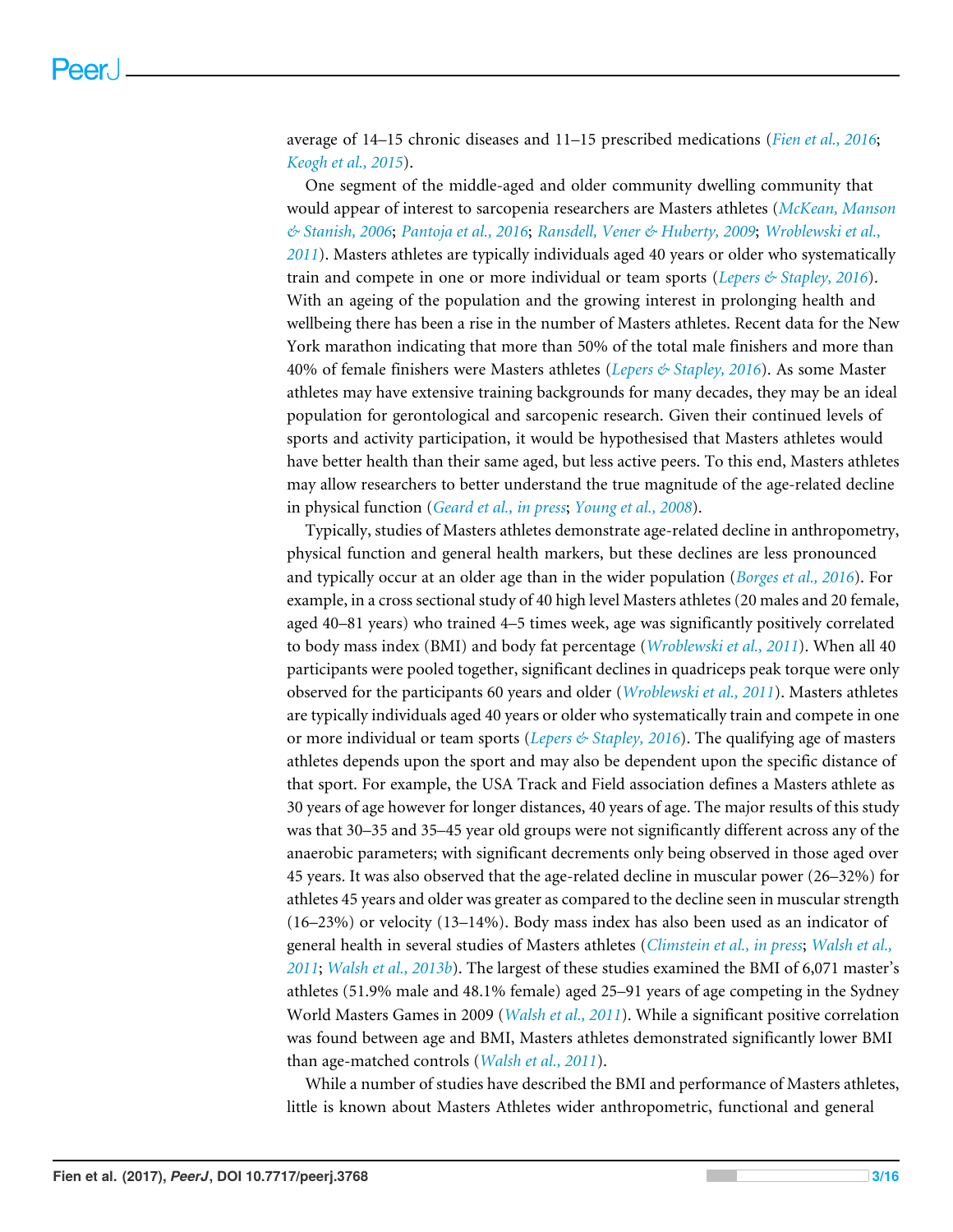health characteristics; how these factors may change with ageing and how they compare to age-matched, community dwelling controls. The aims of this cross-sectional study were to: (1) characterize the body composition, muscle strength, physical function, number of chronic diseases and medications in Masters athletes; and (2) gain some insight into how these factors might be influenced by the age and sex of the Masters athletes. It was hypothesized that: (1) Masters athletes across multiple age groups will exhibit high levels of muscle mass, handgrip strength, gait speed and lower levels of chronic disease and prescribed medication usage; and (2) these outcomes will be significantly greater in male than female and younger rather than older Masters athletes. Masters athletes in this context may provide a suitable research model to look at the true physiological changes associated with age.

# **METHODS**

# **Study design**

This research utilized cross-sectional observational study design to characterize the body composition, muscle strength, physical function and overall health and a number of health related indicies of Masters athletes competing at the 2014 Pan Pacific Masters Games, Gold Coast, Australia. This study received approval by the Bond University Human Research Ethics Committee (RO1823) in accordance with the ethical standards of the Helsinki Declaration of 1975 (revised in 2008).

Participants were recruited at the Masters Pan Pacific Games whereby participants had to go to registration desk at the Gold Coast Convention Centre and there were a number of stalls in relation to health, nutrition and physical activity. We had a selected area whereby participants could partake if they wanted to.

## **Sample**

Eligible participants for this study included all competitors (national and international) who were participating in at least one sport (out of 43 sports) available at the 2014 Pan Pacific Masters Games. Following attainment of informed consent (verbal and written) to participate all participants initially completed a brief questionnaire, which included basic demographics (age, sport(s), and training time) and a medical health history questionnaire (chronic disease(s) and prescribed medications).

# **Anthropometry**

Height was assessed using a stadiometer to an accuracy of 0.5 cm. Body mass and body composition was assessed using a Tanita bioelectrical impedance (BIA) analysis body composition analyzer (Model MC-980MA, Illinois, USA) (*[Kelly & Metcalfe, 2012](#page-15-5)*). The BIA analyzer was calibrated each morning prior to any assessments. Participants were to have avoided strenuous exercise for the previous 24 h, bladder void and be hydrated prior to body composition assessment. The subjects were instructed to remove footwear, step onto the BIA machine and follow the directions of the machine whilst holding the electrodes in each hand. The BIA uses an algorithm based on the relative electrical resistance in lean tissue, fat and water to calculate body composition measures. The Tanita uses four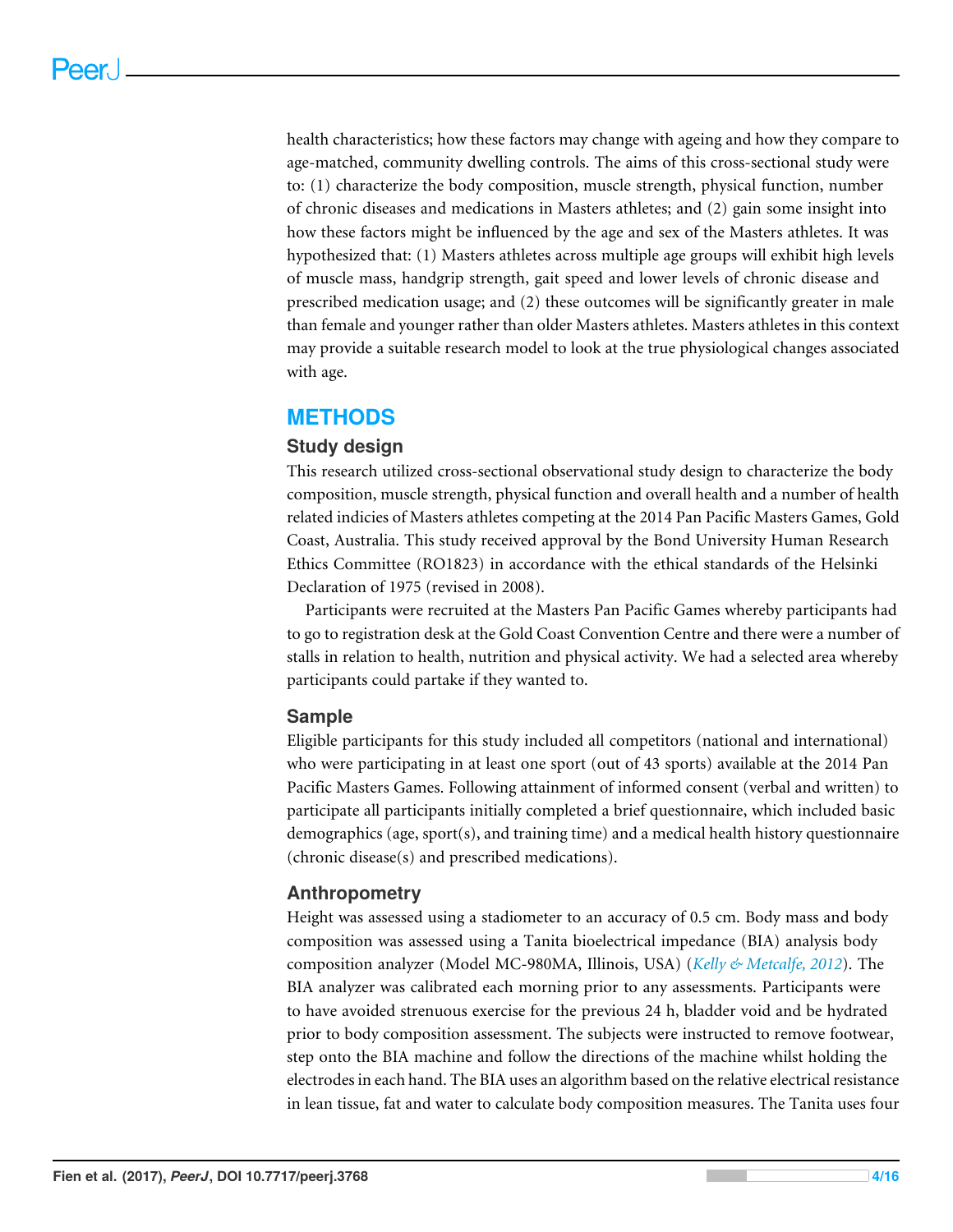reference points in the body, hands and both feet and then produces a complete report of fat and muscle percentage. The Australian general population data was used (aged 35 years and older) available from the 2011–2012 Australian Bureau of Statistics Australian Health Survey were used for comparative purposes (*[Australian Bureau of Statistics, 2012](#page-14-6)*).

The anthropometric data collected allowed for each participant to be screened for sarcopenia according to EWGSOP guidelines (*[Cruz-Jentoft et al., 2010](#page-14-0)*). The EWGSOP screening algorithm consisted of assessing gait speed, handgrip strength and muscle mass (i.e., lean mass). In order to be defined sarcopenic, individuals needed to have below normal levels of muscle mass and muscle strength or performance, using gender-specific cut-off points summarised by *[Cruz-Jentoft et al. \(2010\)](#page-14-0)*.

## **Handgrip strength**

Handgrip strength was assessed on the dominant hand using a hand-held dynamometer (Jamar handgrip dynamometer; Sammons Preston Roylan, Bolingbrook, IL, USA). The dynamometer handle grip width was individualized for each participant. Individuals performed the handgrip by holding their preferred hand in front of the shoulder, with the elbow bent at a 90° angle and instructed to squeeze the dynamometer as hard as possible for three seconds. Two attempts were allowed with the maximum force (kg's) recorded (*[Reijnierse et al., 2017](#page-16-7)*). Participants were allowed a brief rest period (∼1 min) between the two trials, with the maximum force produced across the two attempts utilised for statistical purposes.

## **Gait speed**

Gait speed was recorded using a computer interfaced electronic system (GaitMat II; EQ, Inc., Chalfont, PA, USA), which required participants to walk across a 3.66 m (11.91 ft.) long pressure mat system (*[McDonough et al., 2001](#page-15-6)*). Participants completed two trials at their habitual gait speed in regular footwear. All participants were provided the following instructions: ''Walk towards the end of the room in the center of the mat at a pace that is comfortable for you". All participants initiated from a standing start  $2 \text{ m}$  (6.56 ft.) from the gait analysis platform in order to minimize the effects that either acceleration or deceleration may have on the outcome measures (*[Kressig et al., 2004](#page-15-7)*). Participants were permitted to have as much rest as was required between measures, with rest times typically being up to one minute. The fastest of each participant's two trials was kept for statistical analysis.

## **Self-reported data**

Participants in this study were also asked a series of questions regarding their number of years participating in Master sports, the number of hours training they would average in a typical training week as well as their number of chronic diseases and prescribed medications.

## **Statistical analysis**

All data was initially inspected for normality by investigating kurtosis, skewness, Q–Q plots, as well as the Kolmogorov–Smirnov test with the Lilliefors significance correction.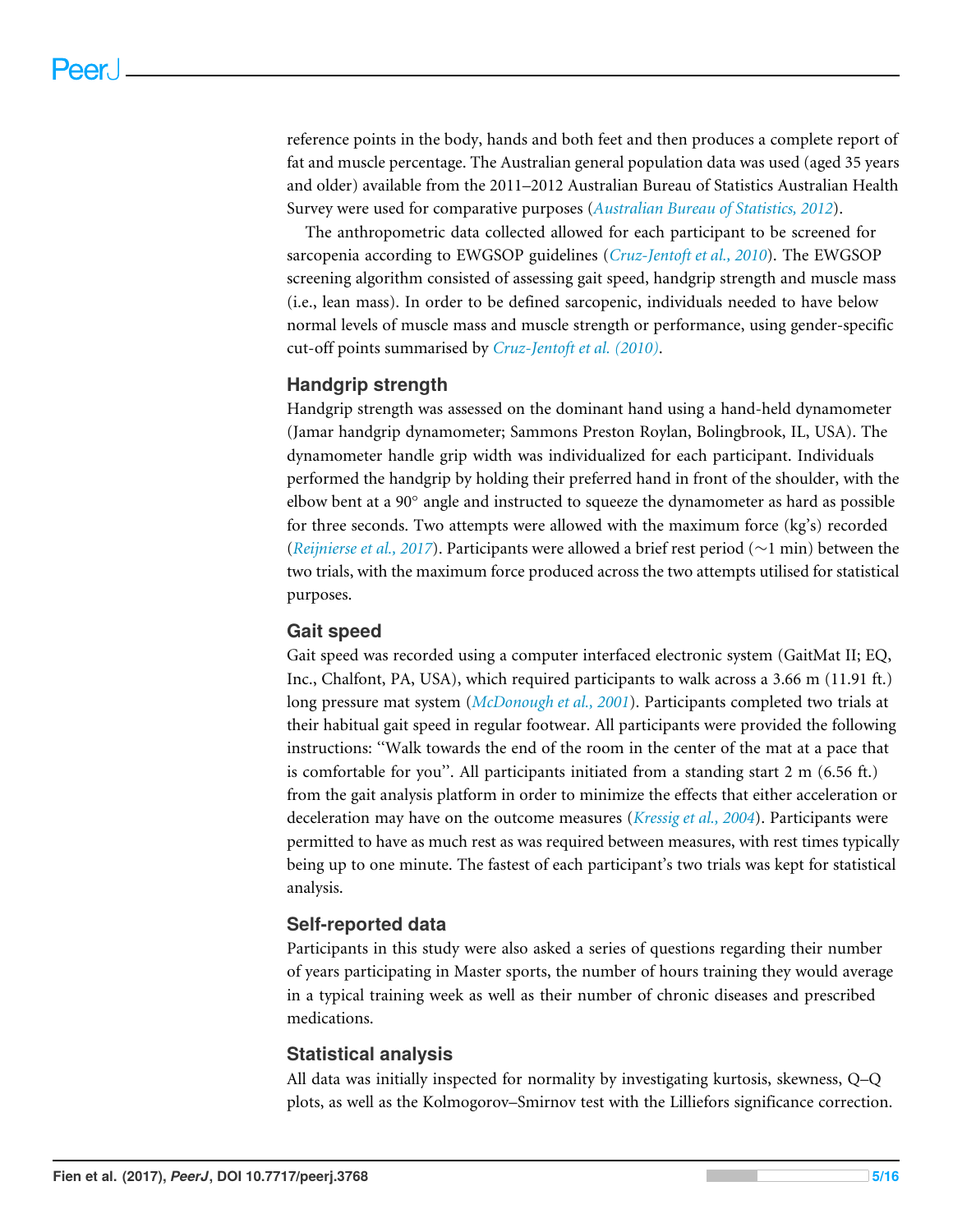Heteroscedasticity was also assessed using Levene's test for the equality of variances. Overall group data were presented as means and standard deviations for continuous measures and counts (percentages) for categorical data. Between group comparisons were conducted on the basis of sex (male and female) and age (40–49 years; 50–59 years; 60–69 years; or ≥70 years) using one-way ANOVA and Tukey post-hoc tests. As many significant sex-related differences were observed and as there were some sex-related variation in the proportions of athletes across the age groups, data is presented for the entire sample as well as for females and males separately. A single sample *t*-test was performed to compare the height, mass and BMI of the Masters athletes (sex combined) to *[Australian Bureau](#page-14-6) [of Statistics \(2012\)](#page-14-6)*. All statistical analyses were performed with SPSS (Ver. 22.0.0.0), with statistical significance for all analyses accepted at *p* < 0.05.

# **RESULTS**

A total of 156 individuals 78 males (aged 40–86 years) and 78 females (aged 40–77 years) Pan Pacific Master Games sports athletes volunteered to participate in this study. One hundred and forty-nine individuals competed in one sport at the Games, with the remaining seven competing in multiple sports. With regard to chronic diseases, a total of 40 participants (25.4% of the overall sample) reported having one or more chronic diseases. Of these 40 participants, the most common chronic disease was hypertension (*n* = 22, 55%) and diabetes mellitus ( $n = 14$ , 35%). Of the 40 participants who answered having a chronic disease, it was reported that participants having at least one chronic disease as  $n = 22$ (14%) whilst having two or more chronic diseases as  $n = 18$  (11.6%). A total of 121 participants (77.6% of the overall sample) reported having no prescribed medications. A total of 18 participants reported having two or more chronic diseases, most commonly hypertension and dyslipidemia. The majority (77.6%) of the Masters athletes had no prescribed medications; with the majority of the remaining athletes (∼11%) having one medication. There was no difference between sex with regard to the number of athletes being prescribed medications (males 16, females 19). The most commonly prescribed medications were anti-hypertension (55%) followed by oral hypoglycaemic agents (35%).

The anthropometric, functional, training and health descriptors of the overall sample is provided in [Table 1.](#page-7-0) The only anthropometric variable where age-related differences were observed was height, where the 50–59 year-old athletes were significantly taller than the 60–69 year-old athletes ( $p = 0.003$ ). From a functional perspective, there was a significant age-related decline in handgrip strength  $(p = 0.003)$  but no significant difference in habitual gait speed ( $p = 0.673$ ). Based on our findings, Master athletes had a significant age-related increase in chronic diseases ( $p = 0.017$ ) and prescribed medications ( $p = 0.015$ ).

With regard to comparison to the Australian general population, as a group the Masters athletes were significantly taller (+2.9%, *p* < 0.001), slightly lighter (−2.7%) and a significantly lower BMI (−8.5%,*p* < 0.001). [Figure 1](#page-7-1) provides a representation of the proportion of individuals defined as underweight, normal weight, overweight or obese by sample and sex.

Due to their high level of lean muscle mass, no participants were described as being sarcopenic. However, the number of participants who were identified as having handgrip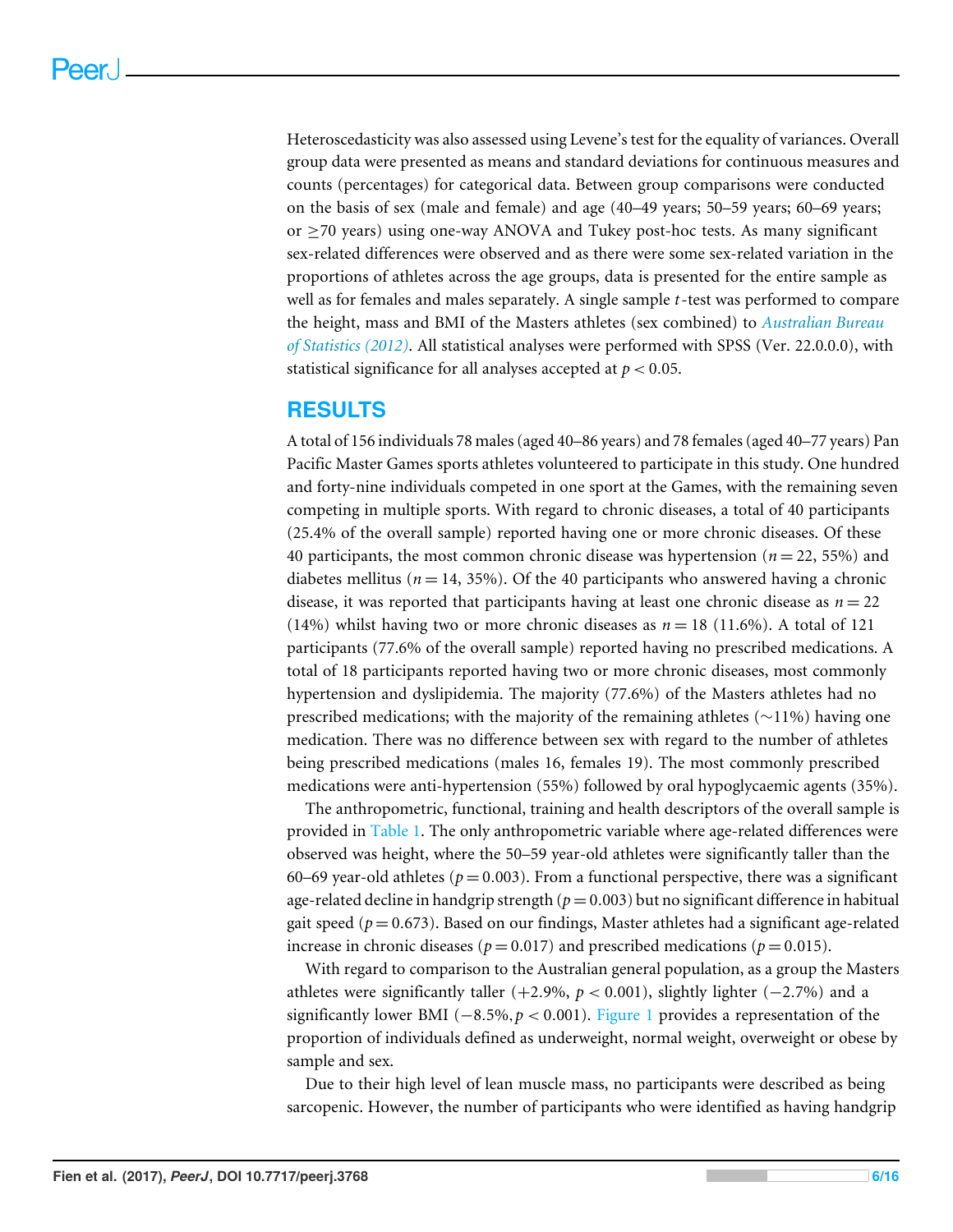|                                     | $40 - 49$ years<br>$(n=42)$ | 50-59 years<br>$(n=66)$   | $60 - 69$ years<br>$(n=30)$ | $70 - 79$ years<br>$(n=18)$ | Total<br>$(n=156)$ |
|-------------------------------------|-----------------------------|---------------------------|-----------------------------|-----------------------------|--------------------|
| Anthropometric characteristics      |                             |                           |                             |                             |                    |
| Height (cm)                         | $172.6 \pm 8.4$             | $173.6 \pm 7.9^{\circ}$   | $167.9 \pm 11.0$            | $171.1 \pm 11.7$            | $171.9 \pm 9.3$    |
| Mass (kg)                           | $76.6 \pm 14.4$             | $77.5 \pm 15.8$           | $73.3 \pm 13.7$             | $77.1 \pm 17.7$             | $76.4 \pm 15.2$    |
| Fat $(\% )$                         | $22.9 \pm 8.3$              | $22.2 \pm 9.1$            | $26.9 \pm 9.7$              | $27.1 \pm 10.3$             | $23.8 \pm 9.3$     |
| Fat mass (kg)                       | $17.5 \pm 7.3$              | $17.6 \pm 9.5$            | $19.7 \pm 8.7$              | $21.2 \pm 10.1$             | $18.4 \pm 8.9$     |
| $FFM$ (kg)                          | $59.1 \pm 13.1$             | $59.8 \pm 11.3$           | $53.5 \pm 12.6$             | $55.8 \pm 13.7$             | $57.9 \pm 12.5$    |
| BMI $(kg/m2)$                       | $25.5 \pm 3.5$              | $25.6 \pm 4.3$            | $25.9 \pm 4.7$              | $26.3 \pm 5.7$              | $25.7 \pm 4.3$     |
| Sarcopenic status (count)           | $\mathbf{0}$                | $\overline{0}$            | $\theta$                    | $\overline{0}$              | $\overline{0}$     |
| Functional characteristics          |                             |                           |                             |                             |                    |
| Grip strength (kg)                  | $43.9 \pm 13.2^{\rm b,c}$   | $43.8 \pm 11.7^{\rm b,c}$ | $35.1 \pm 12.4$             | $31.9 \pm 8.5$              | $40.8 \pm 12.7$    |
| Gait speed (m/s)                    | $1.25 \pm 0.18$             | $1.28 \pm 0.21$           | $1.27 \pm 0.19$             | $1.26 \pm 0.22$             | $1.27 \pm 0.20$    |
| Training and health characteristics |                             |                           |                             |                             |                    |
| Participation (years)               | $5.9 \pm 5.9^{\text{a.c.}}$ | $10.4 \pm 8.5$            | $11.1 \pm 10.6$             | $15.8 \pm 10.5$             | $9.9 \pm 9.0$      |
| Training (h)                        | $6.0 \pm 3.7$               | $4.5 \pm 3.3$             | $4.3 \pm 3.9$               | $6.8 \pm 5.1$               | $5.1 \pm 3.8$      |
| Chronic diseases (number)           | $0.1 \pm 0.2^{\rm b,c}$     | $0.2 \pm 0.6^{\rm b,c}$   | $0.8 \pm 1$                 | $1.0 \pm 1.0$               | $0.4 \pm 0.8$      |
| Prescribed medications (number)     | $0.1 \pm 0.2^{\rm b,c}$     | $0.2 \pm 0.7^{\circ}$     | $0.6 \pm 1.0$               | $1.2 \pm 1.2$               | $0.4 \pm 0.8$      |

#### <span id="page-7-0"></span>**Table 1 Anthropometric, functional, training and health characteristics of total sample.**

**Notes.**

All values are mean  $\pm$  SD except sarcopenic status whereby count is the number of individuals with sarcopenia in each category.

<span id="page-7-4"></span>a Significantly different to 50–59 years old group.

<span id="page-7-2"></span>b Significantly significant to 60–69 years old group.

<span id="page-7-3"></span>c Significantly significant to 70–79 years old group.

<span id="page-7-1"></span>

#### **BMI Classifications**

**Figure 1 Body Mass Index (BMI) classifications of overweight and obesity for the overall sample of Masters athletes as well as compared to** *[Australian Bureau of Statistics \(2012\)](#page-14-6)* **data.**

muscle strength ( $n = 6$ ) or physical performance outcomes ( $n = 1$ ) below the sarcopenic cut-points (*[Cruz-Jentoft et al., 2010](#page-14-0)*) are included in [Fig. 2.](#page-8-0)

The anthropometric, functional, training and health descriptors of the 78 male Masters athletes are provided in [Table 2.](#page-9-0) No significant age-related differences were observed for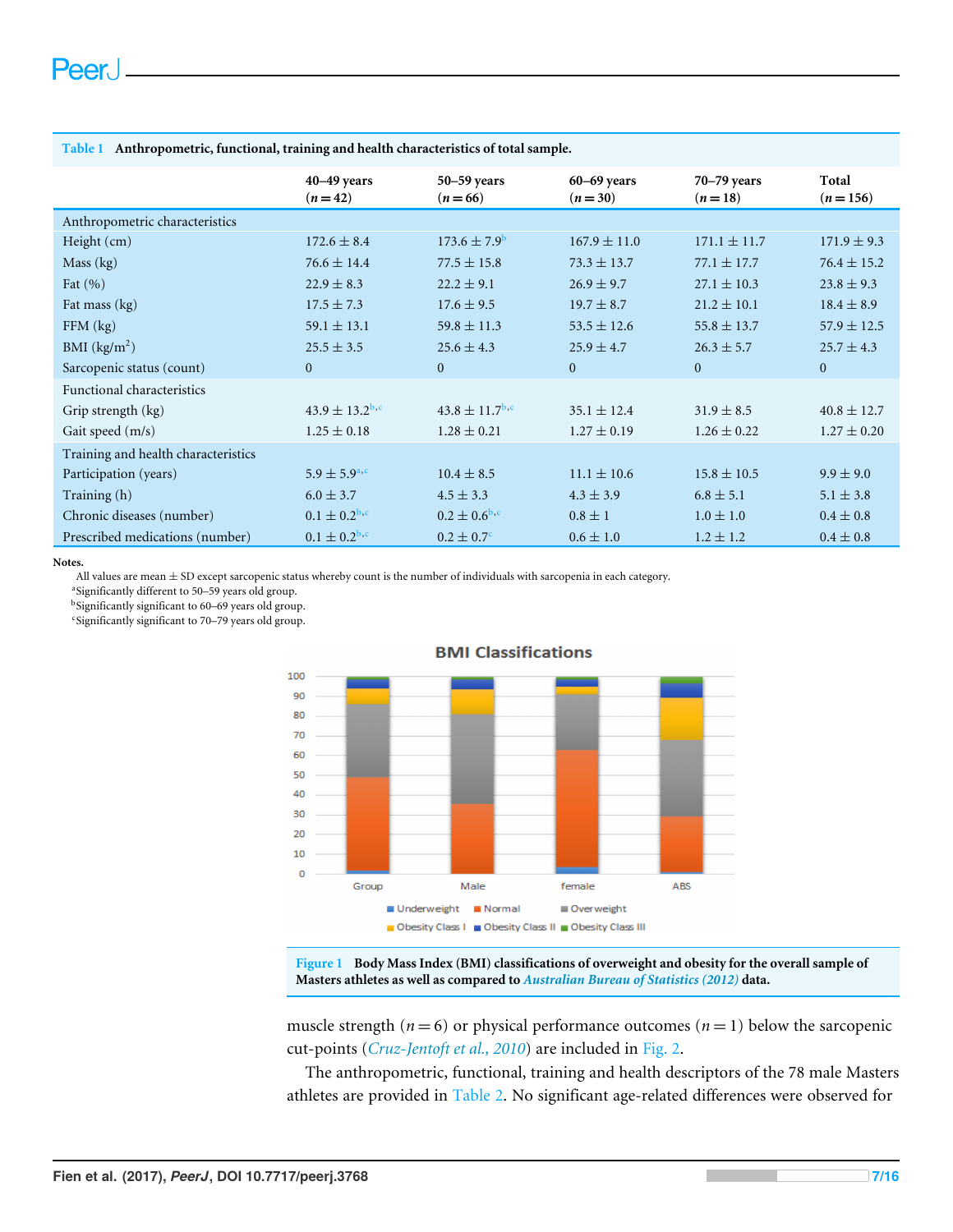<span id="page-8-0"></span>





**Figure 2 Proportion and total number of Masters athletes who were below the EWGSOP gait speed (A) and handgrip strength thresholds (B) for the male and female Masters athletes across the 10 year age groups.** Gait speed (A) and handgrip strength thresholds (B).

any anthropometric variables. Inspection of the functional outcomes revealed a significant age-related decline in handgrip strength  $(p < 0.001)$  but no significant differences in habitual gait speed ( $p = 0.930$ ). There was a significant age-related increase in chronic diseases ( $p < 0.001$ ) and prescribed medications ( $p < 0.001$ ).

The anthropometric, functional, training and health descriptors of the 78 female Masters athletes are provided in [Table 3.](#page-10-0) There were typically no significant age-related differences observed for any anthropometric variables. The only exception was height which was found to be significantly greater in the 50–59 year than 60–69-year-old age group ( $p = 0.003$ ). Inspection of the functional outcomes revealed a significant age-related decline in handgrip strength ( $p = 0.003$ ) but no significant differences in habitual gait speed ( $p = 0.673$ ). There was a significant age-related increase in chronic diseases ( $p = 0.017$ ) and prescribed medications ( $p = 0.015$ ).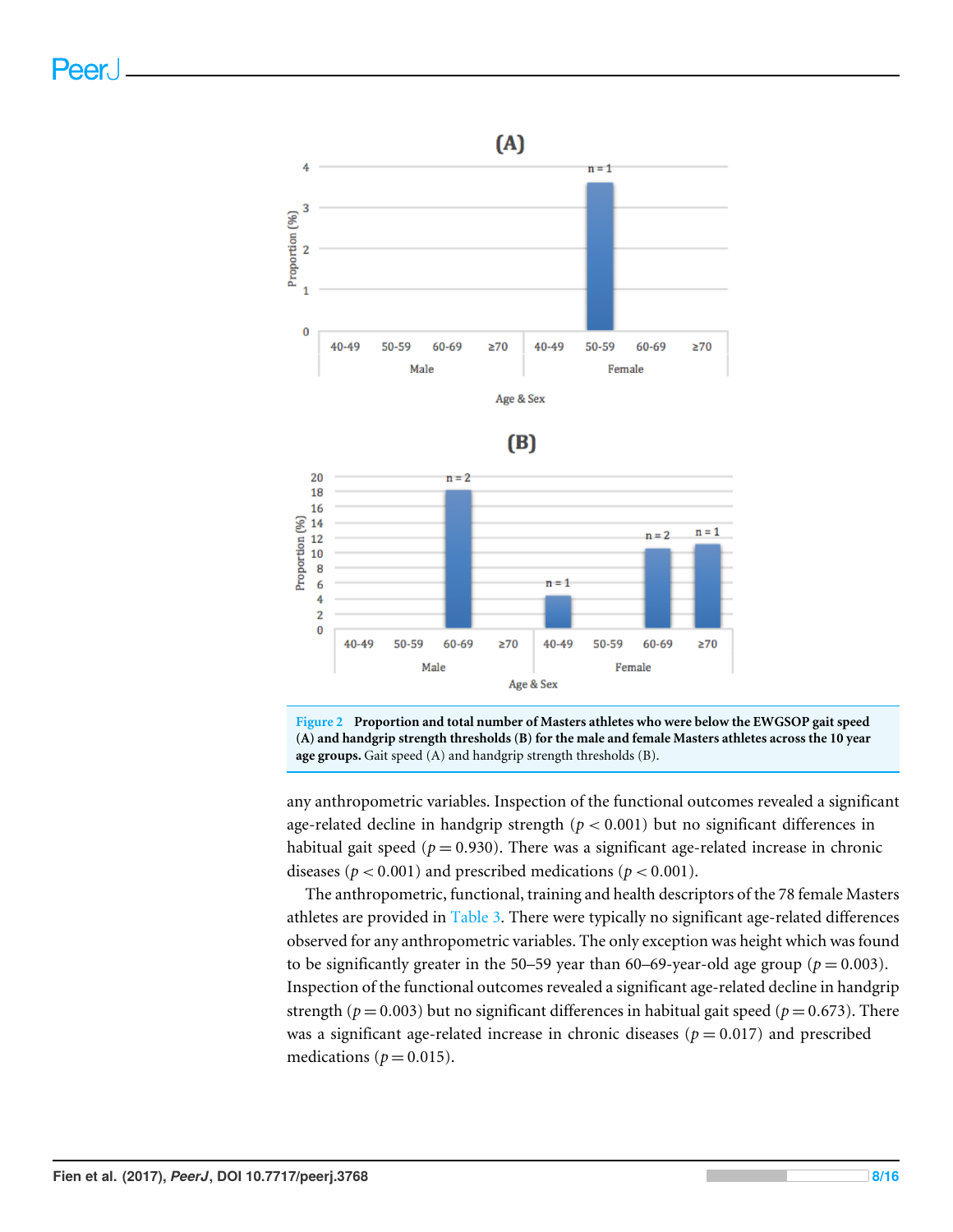|                                     | 40-49 years<br>$(n=19)$       | 50-59 years<br>$(n=39)$ | $60 - 69$ years<br>$(n=11)$ | $70 - 79$ years<br>$(n=9)$ | Total<br>$(n=78)$ |
|-------------------------------------|-------------------------------|-------------------------|-----------------------------|----------------------------|-------------------|
| Anthropometric characteristics      |                               |                         |                             |                            |                   |
| Height (cm)                         | $180.1 \pm 6.2$               | $176.7 \pm 6.7$         | $177.2 \pm 12.6$            | $178.3 \pm 10.2$           | $177.8 \pm 8.0$   |
| Mass (kg)                           | $88.3 \pm 10.5$               | $83.7 \pm 15.7$         | $83.3 \pm 11.2$             | $87.5 \pm 12.7$            | $85.2 \pm 13.6$   |
| Fat $(\% )$                         | $18.2 \pm 7.0$                | $18.4 \pm 8.2$          | $20.3 \pm 6.4$              | $23.2 \pm 5.6$             | $19.2 \pm 7.5$    |
| Fat mass (kg)                       | $16.4 \pm 7.5$                | $16.4 \pm 10.6$         | $16.6 \pm 4.8$              | $20.6 \pm 7.4$             | $16.9 \pm 8.9$    |
| $FFM$ $(kg)$                        | $71.9 \pm 7.7$                | $67.3 \pm 7.4$          | $66.7 \pm 11.6$             | $66.9 \pm 8.7$             | $68.3 \pm 8.4$    |
| BMI $(kg/m2)$                       | $27.2 \pm 3.1$                | $26.8 \pm 4.5$          | $26.6 \pm 3.2$              | $27.4 \pm 2.8$             | $26.9 \pm 3.8$    |
| Sarcopenic status (count)           | $\mathbf{0}$                  | $\mathbf{0}$            | $\mathbf{0}$                | $\mathbf{0}$               | $\overline{0}$    |
| <b>Functional characteristics</b>   |                               |                         |                             |                            |                   |
| Grip strength (kg)                  | 55.2 $\pm$ 9.4 <sup>b,c</sup> | $51.3 \pm 8.5^{\circ}$  | $45.6 \pm 14.0$             | $37.5 \pm 5.9$             | $49.9 \pm 10.7$   |
| Gait speed (m/s)                    | $1.25 \pm 0.19$               | $1.25 \pm 0.19$         | $1.29 \pm 0.14$             | $1.24 \pm 0.21$            | $1.26 \pm 0.18$   |
| Training and health characteristics |                               |                         |                             |                            |                   |
| Participation (years)               | $6.2 \pm 6.3^{\circ}$         | $12.6 \pm 9.7$          | $14.2 \pm 11.0$             | $19.6 \pm 12.8$            | $12.1 \pm 10.2$   |
| Training (h)                        | $6.6 \pm 4.2$                 | $4.1 \pm 3.6$           | $5.3 \pm 4.3$               | $7.2 \pm 6$                | $5.2 \pm 4.3$     |
| Chronic diseases (number)           | $0.0 \pm 0.0^{6,c}$           | $0.1 \pm 0.3^{b,c}$     | $1.2 \pm 1.0$               | $1.0 \pm 0.9$              | $0.3 \pm 0.7$     |
| Prescribed medications (number)     | $0.1 \pm 0.2^{\rm b,c}$       | $0.1 \pm 0.3^{b,c}$     | $0.9 \pm 1.2$               | $1.1 \pm 0.9$              | $0.3 \pm 0.7$     |

<span id="page-9-0"></span>**Table 2 Anthropometric, functional, training and health characteristics of male sample.**

**Notes.**

All values are mean  $\pm$  SD except sarcopenic status whereby count is the number of individuals with sarcopenia in each category.

a Significantly different to 50–59 years old group.

<span id="page-9-1"></span>b Significantly significant to 60–69 years old group.

<span id="page-9-2"></span>c Significantly significant to 70–79 years old group.

# **DISCUSSION**

The primary results of this study indicated that the male and female Masters athletes who participated in this study possessed substantially better anthropometric, functional and health characteristics than the generally less active Australian population their physically less active age-matched peers. In 2011–12, adults spent an average of 33 min per day doing physical activity, yet the distribution was highly skewed with 60% of adults doing less than 30 min, and fewer than 20% doing an hour or more per day on average. In contrast, sedentary leisure occupied just over 4 h a day on average, with almost 30% of the adult population reporting more than 5 h of sedentary leisure activity each day. Our data indicated that when the anthropometric, functional and health characteristics were compared for the Masters athletes across the 10 year age groups, almost no significant age-related differences were observed. In contrast, our data indicated significant age-related reductions in handgrip strength and increases in the number of chronic disease and prescribed medications.

When compared to the *[Australian Bureau of Statistics \(2012\)](#page-14-6)* BMI data, it was apparent that Masters athletes had lower BMI which is suggestive of a healthier body composition. In particular, while only 29% of the general population have a BMI indicative of underweight or normal, approximately 49% of the Masters athletes were in these categories. Further, while  $\sim$ 32% of the Australian adult population was classified as obese (BMI  $\geq$  30.0 kg/m<sup>2</sup>), only ∼13% of the Masters athletes were obese. Such results were consistent with previous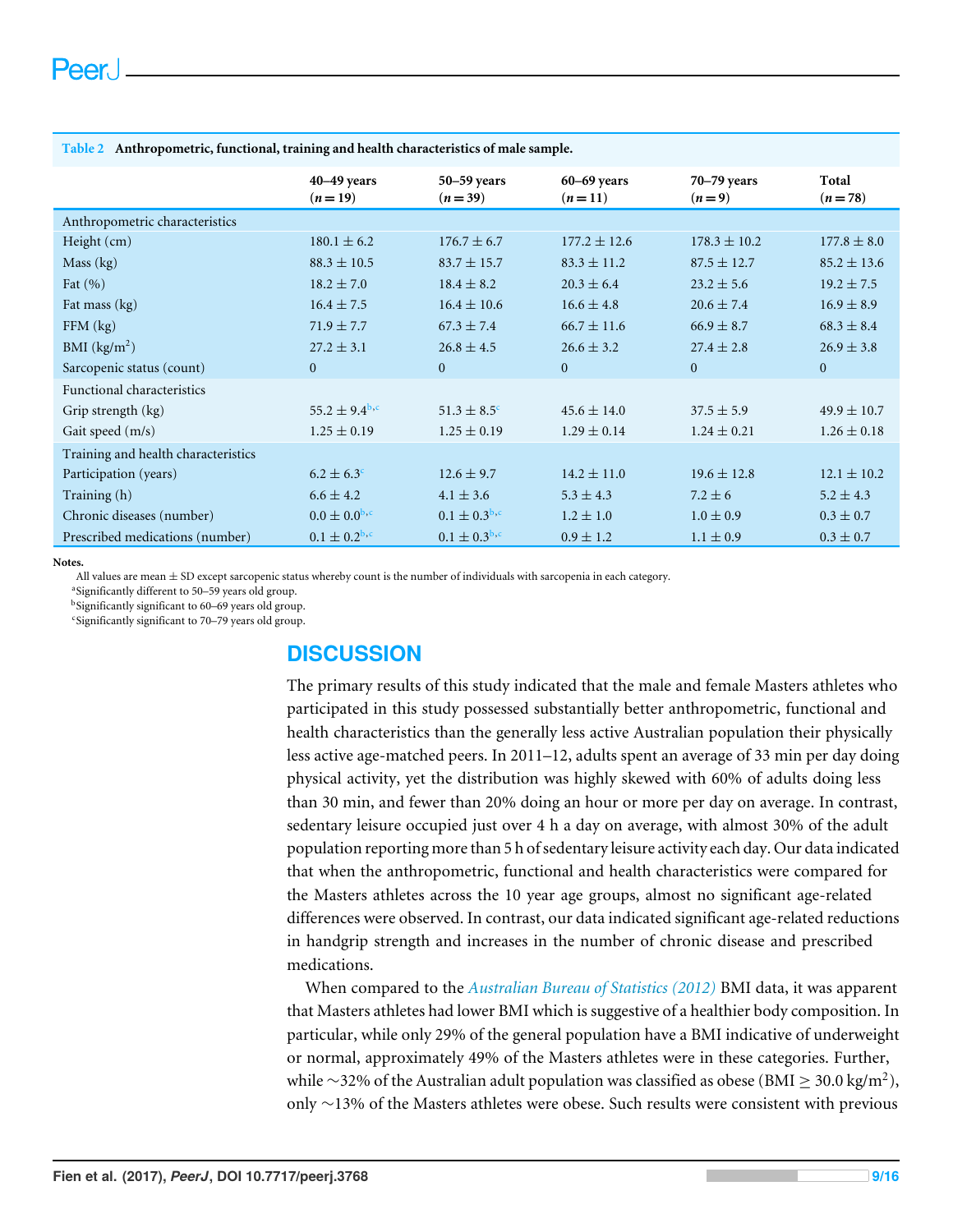|                                     | $40 - 49$ years<br>$(n=23)$ | $50 - 59$ years<br>$(n=27)$ | $60 - 69$ years<br>$(n=19)$ | $70 - 79$ years<br>$(n=9)$ | Total<br>$(n=78)$ |
|-------------------------------------|-----------------------------|-----------------------------|-----------------------------|----------------------------|-------------------|
| Anthropometric characteristics      |                             |                             |                             |                            |                   |
| Height $(cm)$                       | $166.4 \pm 3.9$             | $169.1 \pm 7.1^{\rm b}$     | $162.6 \pm 5$               | $164 \pm 8.6$              | $166.1 \pm 6.5$   |
| Mass (kg)                           | $67.2 \pm 9.9$              | $68.6 \pm 11$               | $67.5 \pm 11.7$             | $66.6 \pm 16.1$            | $67.7 \pm 11.3$   |
| Body Fat (%)                        | $27.4 \pm 6.7$              | $27.7 \pm 7.5$              | $30.7 \pm 9.4$              | $31.0 \pm 12.6$            | $28.7 \pm 8.4$    |
| Fat mass (kg)                       | $18.9 \pm 7$                | $19.5 \pm 7.5$              | $21.6 \pm 10$               | $21.9 \pm 12.7$            | $20.1 \pm 8.6$    |
| $FFM$ (kg)                          | $48.3 \pm 4.3$              | $49 \pm 5.7$                | $45.9 \pm 3.8$              | $44.7 \pm 6.8$             | $47.6 \pm 5.2$    |
| BMI $(kg/m2)$                       | $24.3 \pm 3.3$              | $24 \pm 3.7$                | $25.7 \pm 5.4$              | $25.2 \pm 7.6$             | $24.6 \pm 4.6$    |
| Sarcopenic status (count)           | $\mathbf{0}$                | $\mathbf{0}$                | $\Omega$                    | $\Omega$                   | $\mathbf{0}$      |
| <b>Functional characteristics</b>   |                             |                             |                             |                            |                   |
| Grip strength (kg)                  | $34.1 \pm 6.4^{\rm b,c}$    | $33 \pm 5.3^{\circ}$        | $29.2 \pm 5.9$              | $26.4 \pm 7.0$             | $31.6 \pm 6.5$    |
| Gait speed (m/s)                    | $1.24 \pm 0.17$             | $1.31 \pm 0.23$             | $1.26 \pm 0.20$             | $1.27 \pm 0.23$            | $1.27 \pm 0.21$   |
| Training and Health Characteristics |                             |                             |                             |                            |                   |
| Participation (years)               | $5.7 \pm 6.0$               | $7.3 \pm 5.2$               | $9.4 \pm 10.2$              | $12.1 \pm 6.3$             | $7.9 \pm 7.2$     |
| Training (h)                        | $5.4 \pm 3.2$               | $5.2 \pm 2.8$               | $3.8 \pm 6.7$               | $6.4 \pm 4.4$              | $5.1 \pm 3.4$     |
| Chronic diseases (number)           | $0.1 \pm 0.3^{\circ}$       | $0.5 \pm 0.8$               | $0.6 \pm 1.1$               | $1.1 \pm 1.2$              | $0.5 \pm 0.9$     |
| Prescribed medications (number)     | $0.1 \pm 0.3^{\circ}$       | $0.5 \pm 1.1$               | $0.5 \pm 0.9$               | $1.3 \pm 1.5$              | $0.5 \pm 1$       |

<span id="page-10-0"></span>**Table 3 Anthropometric, functional, training and health characteristics of female sample.**

**Notes.**

All values are mean ± SD except sarcopenic status whereby count is the number of individuals with sarcopenia in each category.

a Significantly different to 50–59 years old group.

<span id="page-10-1"></span>b Significantly significant to 60–69 years old group.

<span id="page-10-2"></span>c Significantly significant to 70–79 years old group.

research that demonstrated that a high proportion of Masters athletes maintain a healthy BMI even into older age (*[Climstein et al., in press](#page-14-5)*; *[Walsh et al., 2011](#page-16-5)*; *[Walsh et al., 2013b](#page-16-6)*). As obesity is a well-recognized risk factor for many chronic diseases including hypertension (resting blood pressure ≥ 140/90 mmHg), cardiovascular disease, type 2 diabetes mellitus, obstructive sleep apnea and a number of cancers (*[Lavie, Milani & Ventura, 2009](#page-15-8)*; *[Pi-Sunyer,](#page-16-8) [2009](#page-16-8)*), based upon our findings, it appears that long-term Masters sports participation results in a lower (improved) BMI and subsequently this reduces their risk for many chronic diseases (*[Climstein et al., in press](#page-14-5)*; *[McKean, Manson & Stanish, 2006](#page-15-3)*; *[Pratley et al., 1995](#page-16-9)*).

Subgroup analyses within the current study indicated that the differences in BMI and obesity rates between the Masters athletes and the wider Australian population were more pronounced for females than males. Specifically, ∼63% of the females compared to ∼35% male Masters athletes were classified as being underweight or normal weight; with only ∼8% of female and 19% of male Masters athletes being obese. This tendency for the female Master athletes to report lower BMI measures than male Master athletes in terms of their BMI and obesity rates appeared consistent with *[Climstein and colleagues \(in press\)](#page-14-5)* for the rates of chronic disease. Such results may suggest that middle-aged and older females may obtain significantly greater body composition and chronic disease benefits from participation in Masters sport than men of similar age.

Another important aspect of maintaining health and function in ageing is the ability to maintain muscle mass. None of the 114 Masters athletes aged 50 years and older (48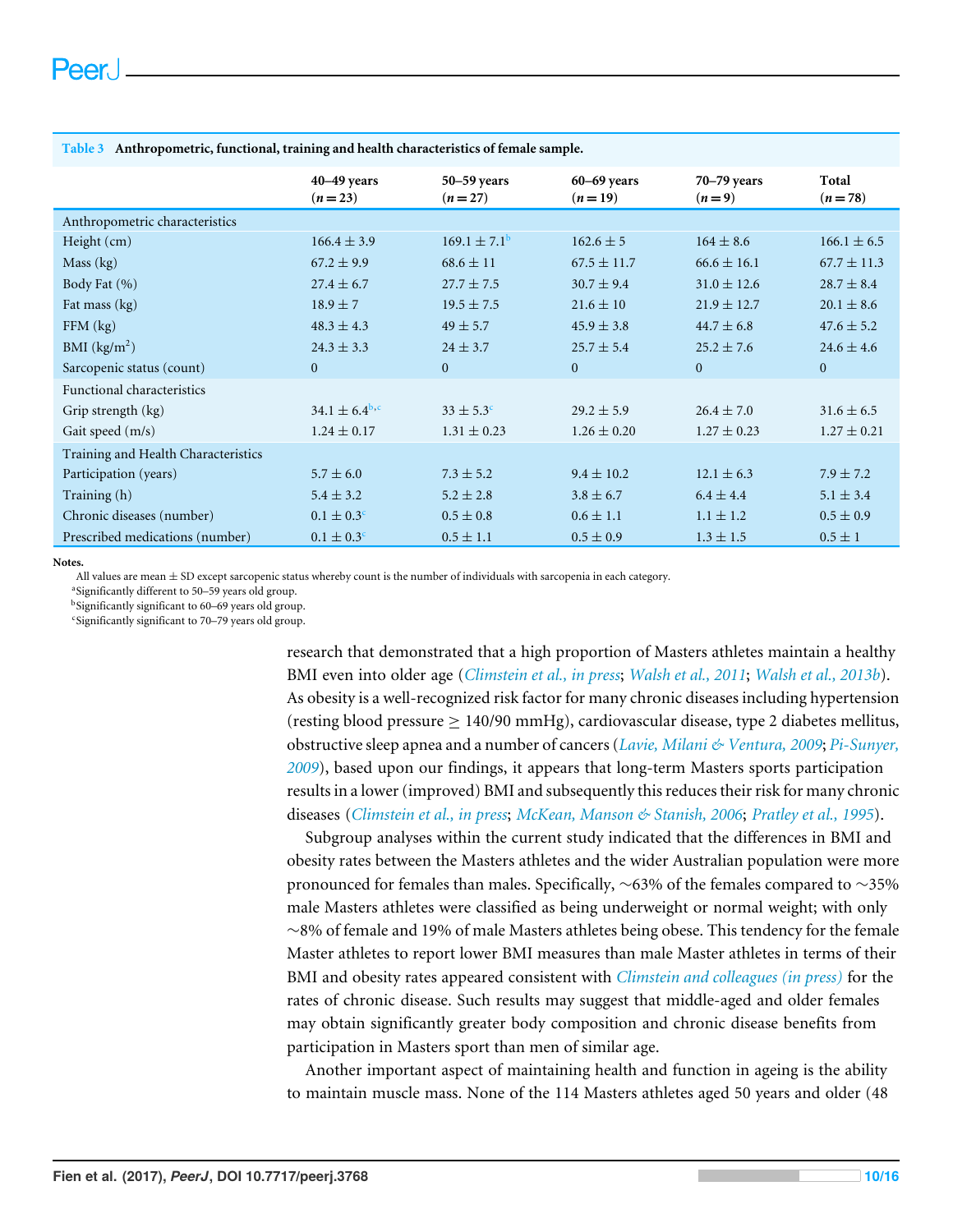of who were 60 years or older) in the current study were diagnosed as having sarcopenia, based upon the EWGSOP criteria. Such prevalence rates for sarcopenia in the current study are substantially lower than the 1–29% rates reported for community dwelling adults over the age of 50 years in a systematic review (*[Cruz-Jentoft et al., 2014](#page-14-2)*). Inspection of the other components of the sarcopenia diagnosis (muscle strength and physical performance) indicated that only 3.8% of the participants were below the sarcopenic handgrip strength cutpoints and 0.6% were below the sarcopenic gait speed cutpoints. As ∼85% and ∼97% of Australian aged care residents may be below the sarcopenic handgrip strength and gait speed thresholds, respectively (*[Keogh et al., 2015](#page-15-1)*), our data suggest that Master athletes levels of muscular strength and physical function place them at very low risk of adverse health events and entry into residential aged care (*[Abellan van Kan et al., 2009](#page-14-7)*).

Results of the current study also indicated a very low prevalence of chronic diseases and medications in the Masters athletes. Such a result was consistent with *[Climstein and](#page-14-5) [colleagues \(in press\)](#page-14-5)* who observed a low rate of cardiovascular disease in Masters athletes. While the current study observed a significant age-related increase in the number of chronic diseases and prescribed medications, even those Masters athletes who were 70 years old or older only reported an average of one chronic disease and one prescribed medication per individual. This number of chronic diseases and medications was consistent with *[Climstein](#page-14-5) [and colleagues \(in press\)](#page-14-5)* and is substantially less than community dwelling older adults of similar age, especially those in residential aged care (*[Olsen et al., 2016](#page-15-9)*). This is exemplified by recent Australian data in which older adults living in residential aged care may average 14–15 chronic diseases and 11–15 prescribed medications per individual (*[Fien et al., 2016](#page-15-2)*; *[Keogh et al., 2015](#page-15-1)*).

The results of this current study and the remainder of the somewhat limited literature regarding Masters athletes strongly support the promotion of physical activity and sport across the lifespan. This promotion of a lifetime engagement in physical activity and sport may provide middle-aged and older individuals as well as the wider community a host of benefits. Physical activity and sport participation can have a variety of physiological benefits that reduce or even reverse the age-related declines in muscle mass, strength and performance (*[Fien et al., 2016](#page-15-2)*; *[Kanamori et al., 2012](#page-15-10)*). Sports participation also provides a range of social benefits (*[Kanamori et al., 2012](#page-15-10)*), with this especially important for older adults who may experience declines in the size and quality of their social networks that accelerated when they retire from full-time employment (*[Julien et al., 2013](#page-15-11)*). From an economic perspective, older adults typically utilise a very high proportion of most nations' health care expenditure due to the number of their chronic diseases, prescribed medications and falls-related injuries (*[Manini & Pahor, 2009](#page-15-12)*). Of particular concern is that the 20% of older adults who are no longer independent due to functional limitations have been shown to account for 46% of the health care expenditure (*[Manini & Pahor, 2009](#page-15-12)*). In absolute terms, this represents a \$5,000 per year greater healthcare expenditure for each older adult with functional limitations compared to those who have maintained their physical independence (*[Manini & Pahor, 2009](#page-15-12)*). Such savings in healthcare expenditure compared to dependent older adults, may be even greater in Masters athletes than that reported for independent older adults. Specifically, data from the present study indicating that the 48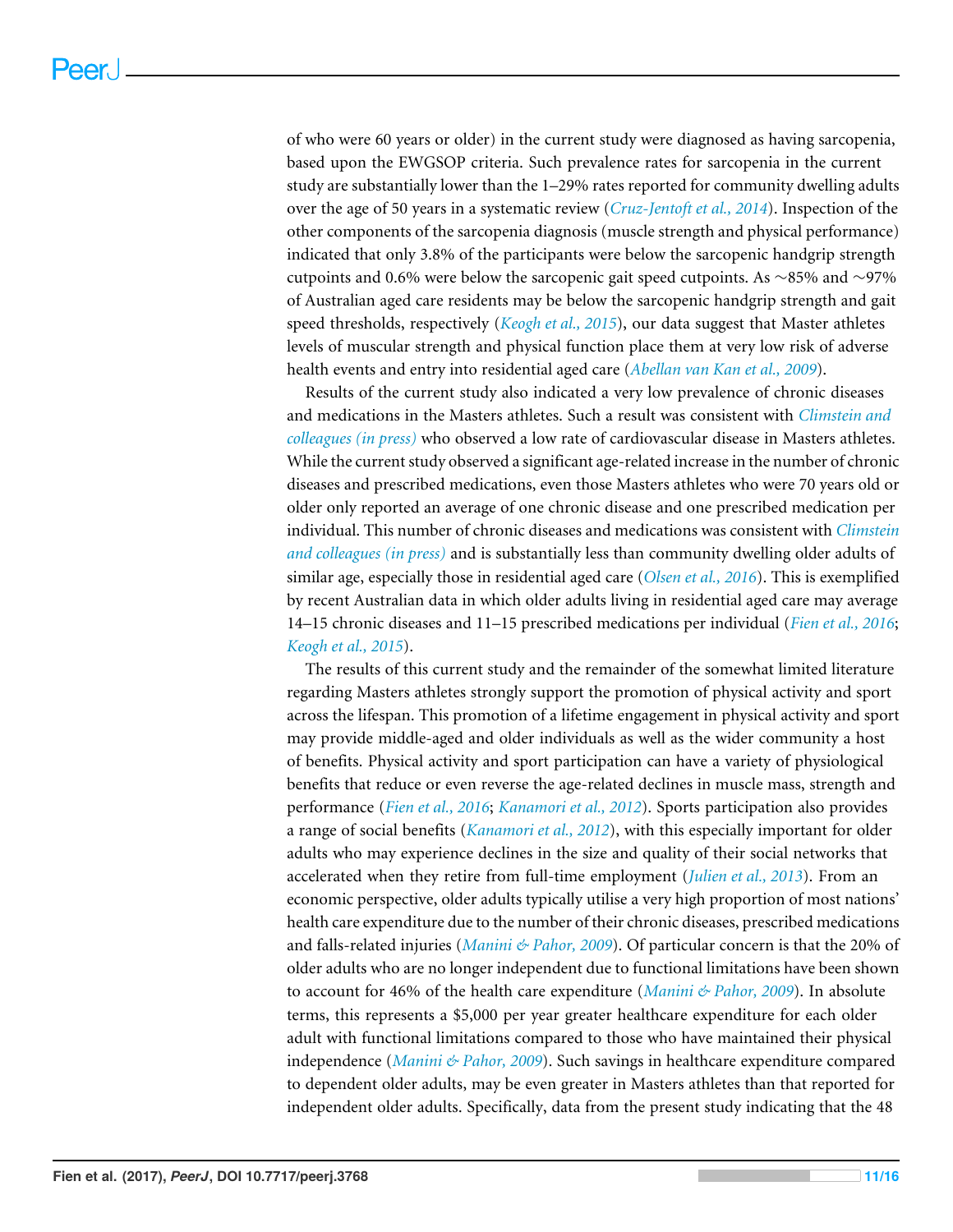Masters athletes over the age of 60 years typically averaged only one chronic disease and one prescribed medication. This contrasts with Australian data in which over half of Australian adults aged 65 years and older have at least five chronic diseases (*[Australian Institute of](#page-14-8) [Health and Welfare, 2014](#page-14-8)*).

The primary strength of the study was the sample size of 156 Masters athletes. While a few studies of Masters athletes have had sample sizes that exceeded 400 participants (*[Climstein](#page-14-5) [et al., in press](#page-14-5)*; *[Walsh et al., 2011](#page-16-5)*; *[Walsh et al., 2013a](#page-16-10)*; *[Walsh et al., 2013b](#page-16-6)*), all of these studies with the exception of *[Climstein and colleagues \(in press\)](#page-14-5)* only collected BMI and used this to estimate obesity rates. In comparison, Masters athlete studies that involved a greater number of outcome measures or utilised more advanced data collection approaches have typically obtained much smaller sample sizes ( $n = 6-40$ ) than that used in our study (*[Gacesa, 2017](#page-15-13)*; *[Pantoja et al., 2016](#page-16-2)*; *[Power et al., 2016](#page-16-11)*; *[Pratley et al., 1995](#page-16-9)*; *[Wroblewski et al.,](#page-16-0) [2011](#page-16-0)*; *[Young et al., 2008](#page-16-4)*).

The major limitation of this study was that the study was cross-sectional rather than longitudinal in design. This meant that while age-related differences between the age groups could be described, true age-related changes that would be observed in individuals as they age could not be quantified (*[Young et al., 2008](#page-16-4)*). Nevertheless, the data did indicate the favorable anthropometry, functional and health characteristics of the Masters athletes compared to data reported for less physically active, age-matched individuals. There was also some imbalance in the male and female ratios for 50–59 and 60–69 year old age groups which may have contaminated the overall sample data. Age-related analyses for the 78 male and 78 female Masters athletes were therefore performed separately in addition to data presented for the overall cohort of 156 athletes. It is also unclear how the athletes who participated in the study may differ to the athletes who did not participate in the study and if there was any recruitment bias whereby the more functional and healthy Masters athletes would be more likely to participate than their less functional or healthy peers.

# **CONCLUSIONS**

The results of this study indicate that Masters athletes possess more favourable anthropometric, functional and health characteristics than the age-matched general community who are typically much less physically active. Further, comparisons of the decade age groups also indicated that the majority of these characteristics were well maintained from middle to older age in the Masters athletes. Such data supports the promotion of a lifespan physical activity and sport public health message, with such participation having a range of physical, social and economic benefits for the individual and the wider community. Future research in this area should look to include a wider range of health and functional outcomes and utilize longitudinal case-control research designs to better compare the age-related changes in these outcomes between Masters Athletes and their less active age-matched peers.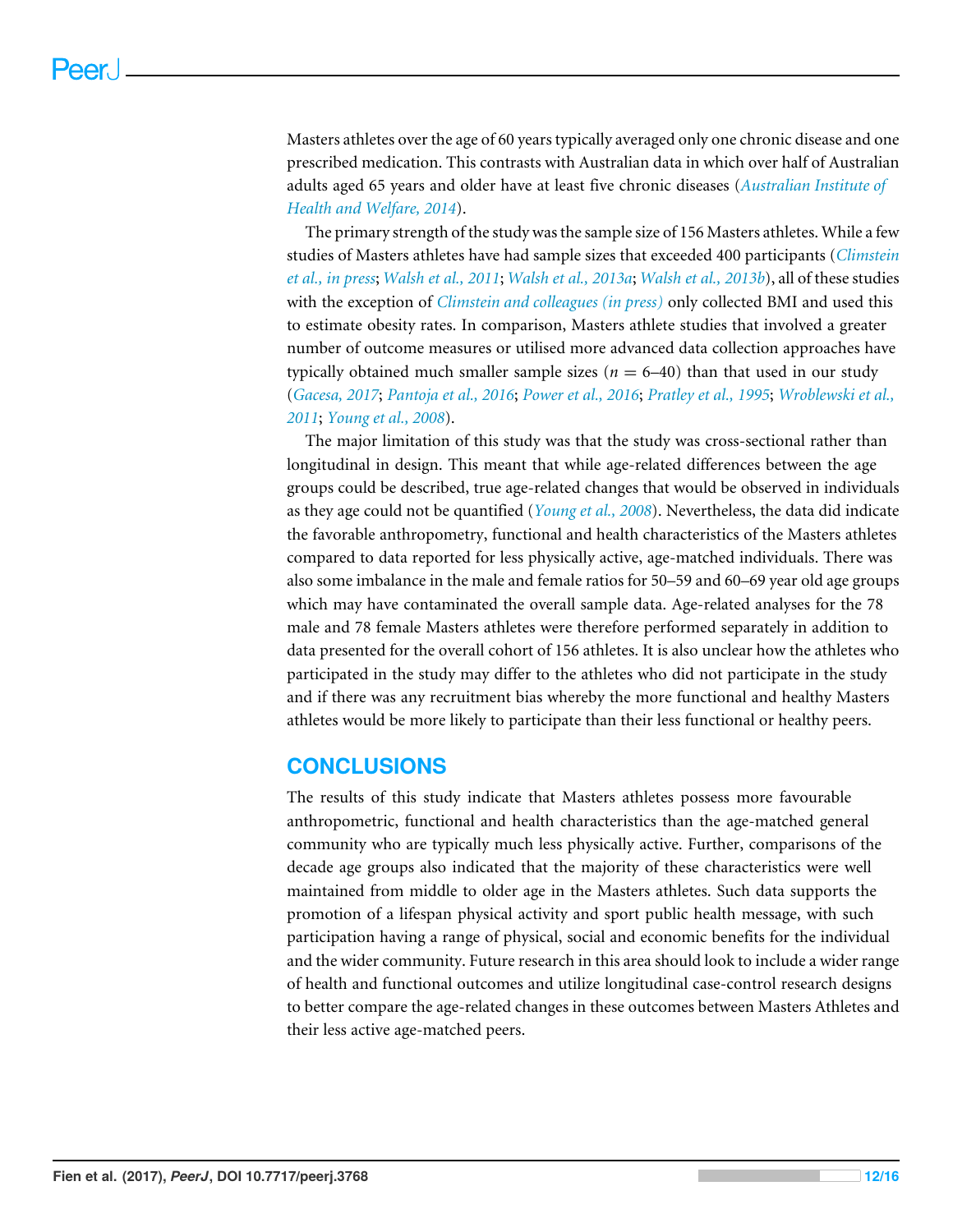# **ACKNOWLEDGEMENTS**

We would like to thank the organisers and athletes of the 2014 Pan Pacific Masters Games for their assistance in conducting the study. We would also like to thank the Bachelor of Exercise and Sport Science students from the Faculty of Health Sciences and Medicine, Bond University who helped to collect the data.

# <span id="page-13-0"></span>**ADDITIONAL INFORMATION AND DECLARATIONS**

# **Funding**

The authors received no funding for this work.

# **Competing Interests**

Timothy Henwood is the Group Manager, Connected Living—Community Wellness and Lifestyle of Southern Cross Care (SA & NT) Inc., Adelaide, South Australia, Australia. Justin W.L. Keogh is an Academic Editor for PeerJ.

# **Author Contributions**

- [Samantha Fien](#page-1-8) conceived and designed the experiments, performed the experiments, analyzed the data, contributed reagents/materials/analysis tools, wrote the paper, reviewed drafts of the paper.
- [Mike Climstein](#page-1-9) and [Justin W.L. Keogh](#page-1-10) conceived and designed the experiments, analyzed the data, contributed reagents/materials/analysis tools, wrote the paper, prepared figures and/or tables, reviewed drafts of the paper.
- [Clodagh Quilter](#page-1-11) and [Georgina Buckley](#page-1-12) analyzed the data, contributed reagents/materials/analysis tools, wrote the paper, prepared figures and/or tables, reviewed drafts of the paper.
- [Timothy Henwood](#page-1-13) conceived and designed the experiments, reviewed drafts of the paper.
- [Josie Grigg](#page-1-14) conceived and designed the experiments, performed the experiments, reviewed drafts of the paper.

# **Human Ethics**

The following information was supplied relating to ethical approvals (i.e., approving body and any reference numbers):

This study received approval by the Bond University Human Research Ethics Committee (RO1823) in accordance with the ethical standards of the Helsinki Declaration of 1975 (revised in 2008).

## **Data Availability**

The following information was supplied regarding data availability: The raw data has been uploaded as [Supplemental Files.](http://dx.doi.org/10.7717/peerj.3768#supplemental-information)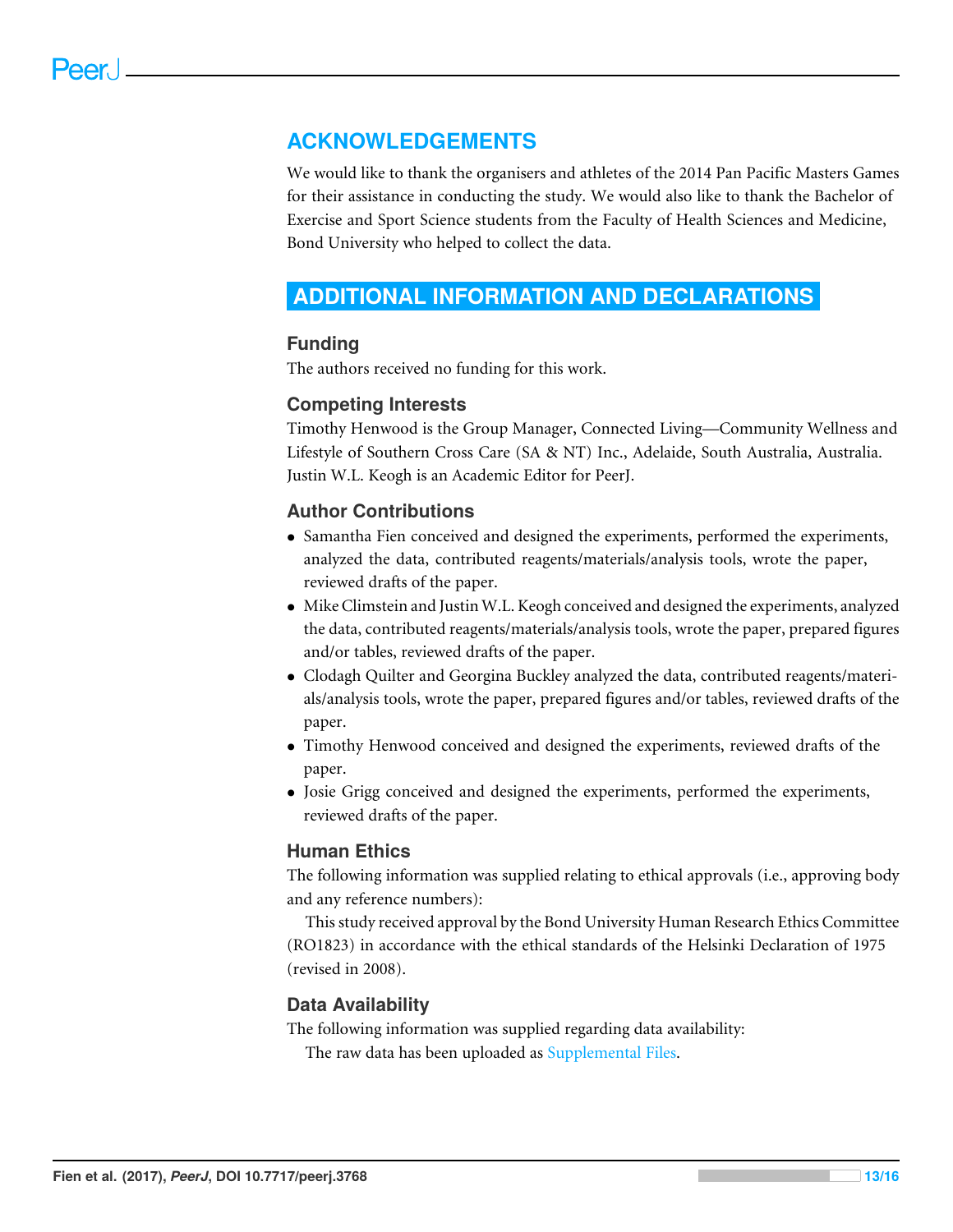## **Supplemental Information**

Supplemental information for this article can be found online at [http://dx.doi.org/10.7717/](http://dx.doi.org/10.7717/peerj.3768#supplemental-information) [peerj.3768#supplemental-information.](http://dx.doi.org/10.7717/peerj.3768#supplemental-information)

# **REFERENCES**

- <span id="page-14-7"></span>**Abellan van Kan G, Rolland Y, Andrieu S, Bauer J, Beauchet O, Bonnefoy M, Cesari M, Donini LM, Gillette Guyonnet S, Inzitari M, Nourhashemi F, Onder G, Ritz P, Salva A, Visser M, Vellas B. 2009.** Gait speed at usual pace as a predictor of adverse outcomes in community-dwelling older people an International Academy on Nutrition and Aging (IANA) Task Force. *Journal of Nutrition, Health and Aging* **13**:881–889 [DOI 10.1007/s12603-009-0246-z.](http://dx.doi.org/10.1007/s12603-009-0246-z)
- <span id="page-14-6"></span>**Australian Bureau of Statistics. 2012.** Australian health survey: first results, 2011–12. *Available at [http://www.abs.gov.au/AUSSTATS/ abs@.nsf/ DetailsPage/ 4364.0.55.](http://www.abs.gov.au/AUSSTATS/abs@.nsf/DetailsPage/4364.0.55.0012011-12?OpenDocument) [0012011-12?OpenDocument](http://www.abs.gov.au/AUSSTATS/abs@.nsf/DetailsPage/4364.0.55.0012011-12?OpenDocument)*.
- <span id="page-14-8"></span>**Australian Institute of Health and Welfare. 2014.** *Australia's Health 2014. Australia's health series no 14 Cat no AUS 178*. Canberra: Australian Institute of Health and Welfare.
- <span id="page-14-1"></span>**Avery FD, Lyman OB, Congregational Church (Columbia Conn.: Town). 1867.** *The 150th anniversary of the organization of the Congregational Church in Columbia, Conn., October 24th, 1866: historical papers, addresses: with appendix*. Hartford: Printed by Case, Lockwood & Co.
- <span id="page-14-3"></span>**Bai HJ, Sun JQ, Chen M, Xu DF, Xie H, Yu ZW, Bao ZJ, Chen J, Pan YR, Lu DJ, Cheng S. 2016.** Age-related decline in skeletal muscle mass and function among elderly men and women in Shanghai, China: a cross sectional study. *Asia Pacific Journal of Clinical Nutrition* **25**:326–332 [DOI 10.6133/apjcn.2016.25.2.14.](http://dx.doi.org/10.6133/apjcn.2016.25.2.14)
- <span id="page-14-4"></span>**Borges N, Reaburn P, Driller M, Argus C. 2016.** Age-related changes in performance and recovery kinetics in masters athletes: a narrative review. *Journal of Aging & Physical Activity* **24**:149–157 [DOI 10.1123/japa.2015-0021.](http://dx.doi.org/10.1123/japa.2015-0021)
- <span id="page-14-5"></span>**Climstein M, Walsh J, Debeliso M, Heazlewood T, Sevene T, Adams K.** Cardiovascular risk profiles of world masters games participants. *Journal of Sports Medicine and Physical Fitness* In Press.
- <span id="page-14-0"></span>**Cruz-Jentoft AJ, Baeyens JP, Bauer JM, Boirie Y, Cederholm T, Landi F, Martin FC, Michel JP, Rolland Y, Schneider SM, Topinkova E, Vandewoude M, Zamboni M. 2010.** Sarcopenia: European consensus on definition and diagnosis: report of the European Working Group on Sarcopenia in Older People. *Age & Ageing* **39**:412–423 [DOI 10.1093/ageing/afq034.](http://dx.doi.org/10.1093/ageing/afq034)
- <span id="page-14-2"></span>**Cruz-Jentoft AJ, Landi F, Schneider SM, Zuniga C, Arai H, Boirie Y, Chen LK, Fielding RA, Martin FC, Michel JP, Sieber C, Stout JR, Studenski SA, Vellas B, Woo J, Zamboni M, Cederholm T. 2014.** Prevalence of and interventions for sarcopenia in ageing adults: a systematic review. Report of the International Sarcopenia Initiative (EWGSOP and IWGS). *Age and Ageing* **43**:748–759 [DOI 10.1093/ageing/afu115.](http://dx.doi.org/10.1093/ageing/afu115)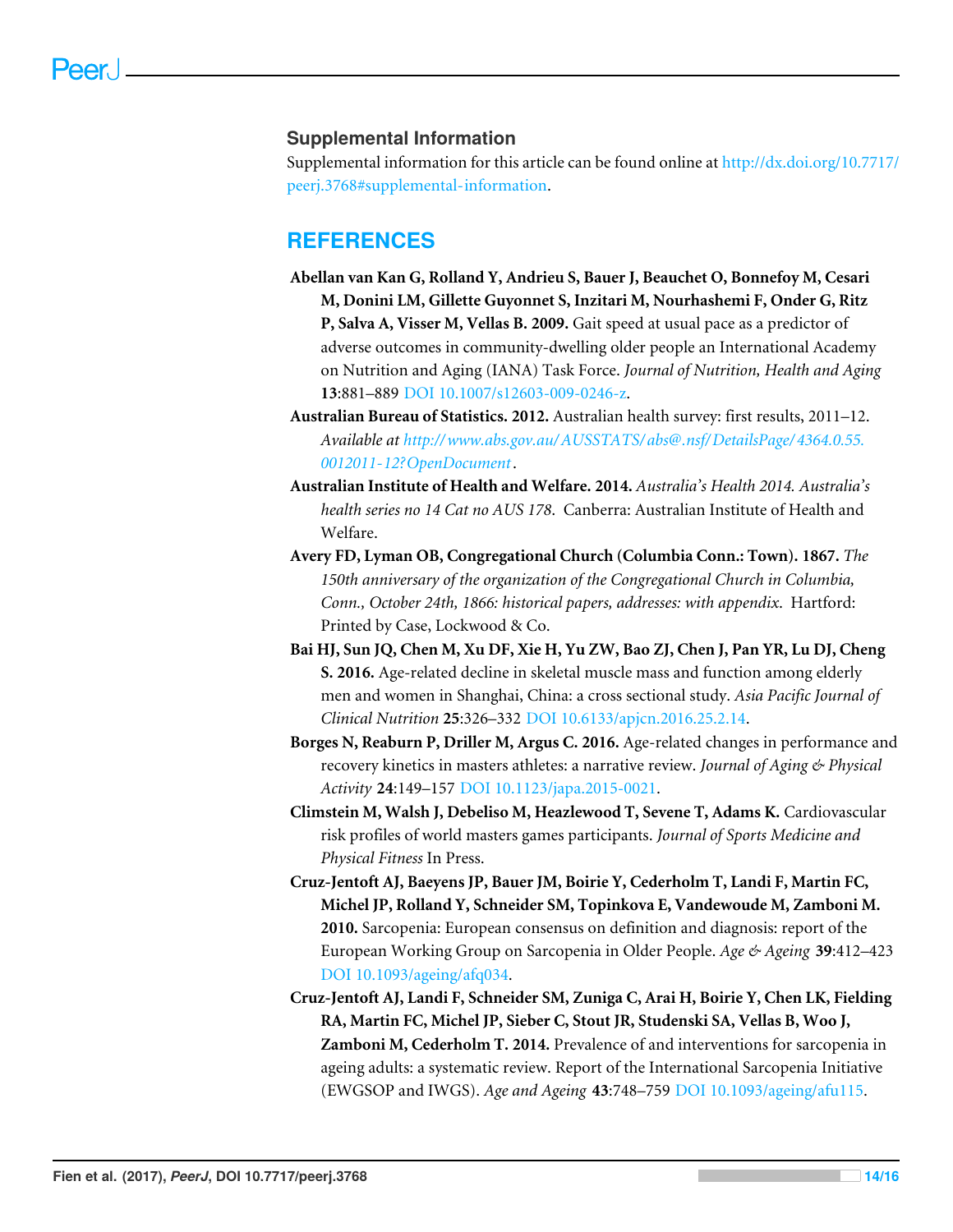- <span id="page-15-2"></span>**Fien S, Henwood T, Climstein M, Keogh JWL. 2016.** Feasibility and benefits of groupbased exercise in residential aged care adults: a pilot study for the GrACE programme. *PeerJ* **4**:e2018 [DOI 10.7717/peerj.2018.](http://dx.doi.org/10.7717/peerj.2018)
- <span id="page-15-13"></span>**Gacesa J. 2017.** Anaerobic strength and power in master athletes. *Sports Medicine International Open* **01**:E30–E36 [DOI 10.1055/s-0042-123695.](http://dx.doi.org/10.1055/s-0042-123695)
- <span id="page-15-4"></span>**Geard D, Reaburn P, Rebar A, Dionigi R.** Masters Athletes: exemplars of successful aging? *Journal of Aging & Physical Activity* In Press [DOI 10.1123/japa.2016-0050.](http://dx.doi.org/10.1123/japa.2016-0050)
- <span id="page-15-11"></span>**Julien D, Gauvin L, Richard L, Kestens Y, Payette H. 2013.** The role of social participation and walking in depression among older adults: results from the VoisiNuAge study. *Canadian Journal on Aging* **32**:1–12 [DOI 10.1017/s071498081300007x.](http://dx.doi.org/10.1017/s071498081300007x)
- <span id="page-15-10"></span>**Kanamori S, Kai Y, Kondo K, Hirai H, Ichida Y, Suzuki K, Kawachi I. 2012.** Participation in sports organizations and the prevention of functional disability in older Japanese: the AGES Cohort Study. *PLOS ONE* **7**:e51061 [DOI 10.1371/journal.pone.0051061.](http://dx.doi.org/10.1371/journal.pone.0051061)
- <span id="page-15-5"></span>**Kelly JS, Metcalfe J. 2012.** Validity and reliability of body composition analysis using the Tanita BC418-MA. *Journal of Exercise Physiology Online* **15**:74–83.
- <span id="page-15-1"></span>**Keogh JW, Senior H, Beller EM, Henwood T. 2015.** Prevalence and risk factors for low habitual walking speed in nursing home residents: an observational study. *Archives of Physical Medicine and Rehabilitation* **96**:1993–1999 [DOI 10.1016/j.apmr.2015.06.021.](http://dx.doi.org/10.1016/j.apmr.2015.06.021)
- <span id="page-15-7"></span>**Kressig RW, Gregor RJ, Oliver A, Waddell D, Smith W, O-Grady M, Curns AT, Kutner M, Wolf SL. 2004.** Temporal and spatial features of gait in older adults transitioning to frailty. *Gait Posture* **20**:30–35 [DOI 10.1016/S0966-6362\(03\)00089-4.](http://dx.doi.org/10.1016/S0966-6362(03)00089-4)
- <span id="page-15-8"></span>**Lavie CJ, Milani RV, Ventura HO. 2009.** Obesity and cardiovascular disease: risk factor, paradox, and impact of weight loss. *Journal of the American College of Cardiology* **53**:1925–1932 [DOI 10.1016/j.jacc.2008.12.068.](http://dx.doi.org/10.1016/j.jacc.2008.12.068)
- <span id="page-15-0"></span>**Lepers R, Stapley PJ. 2016.** Master athletes are extending the limits of human endurance. *Frontiers in Physiology* **7**:613 [DOI 10.3389/fphys.2016.00613.](http://dx.doi.org/10.3389/fphys.2016.00613)
- <span id="page-15-12"></span>**Manini TM, Pahor M. 2009.** Physical activity and maintaining physical function in older adults. *British Journal of Sports Medicine* **43**:28–31 [DOI 10.1136/bjsm.2008.053736.](http://dx.doi.org/10.1136/bjsm.2008.053736)
- <span id="page-15-6"></span>**McDonough AL, Batavia M, Chen FC, Kwon S, Ziai J. 2001.** The validity and reliability of the GAITRite system's measurements: a preliminary evaluation. *Archives of Physical Medicine and Rehabilitation* **82**:419–425 [DOI 10.1053/apmr.2001.19778.](http://dx.doi.org/10.1053/apmr.2001.19778)
- <span id="page-15-3"></span>**McKean KA, Manson NA, Stanish WD. 2006.** Musculoskeletal injury in the masters runners. *Clinical Journal of Sport Medicine* **16**:149–154 [DOI 10.1097/00042752-200603000-00011.](http://dx.doi.org/10.1097/00042752-200603000-00011)
- <span id="page-15-9"></span>**Olsen C, Pedersen I, Bergland A, Enders-Slegers MJ, Joranson N, Calogiuri G, Ihlebaek C. 2016.** Differences in quality of life in home-dwelling persons and nursing home residents with dementia—a cross-sectional study. *BMC Geriatrics* **16(1)**:137 [DOI 10.1186/s12877-016-0312-4.](http://dx.doi.org/10.1186/s12877-016-0312-4)